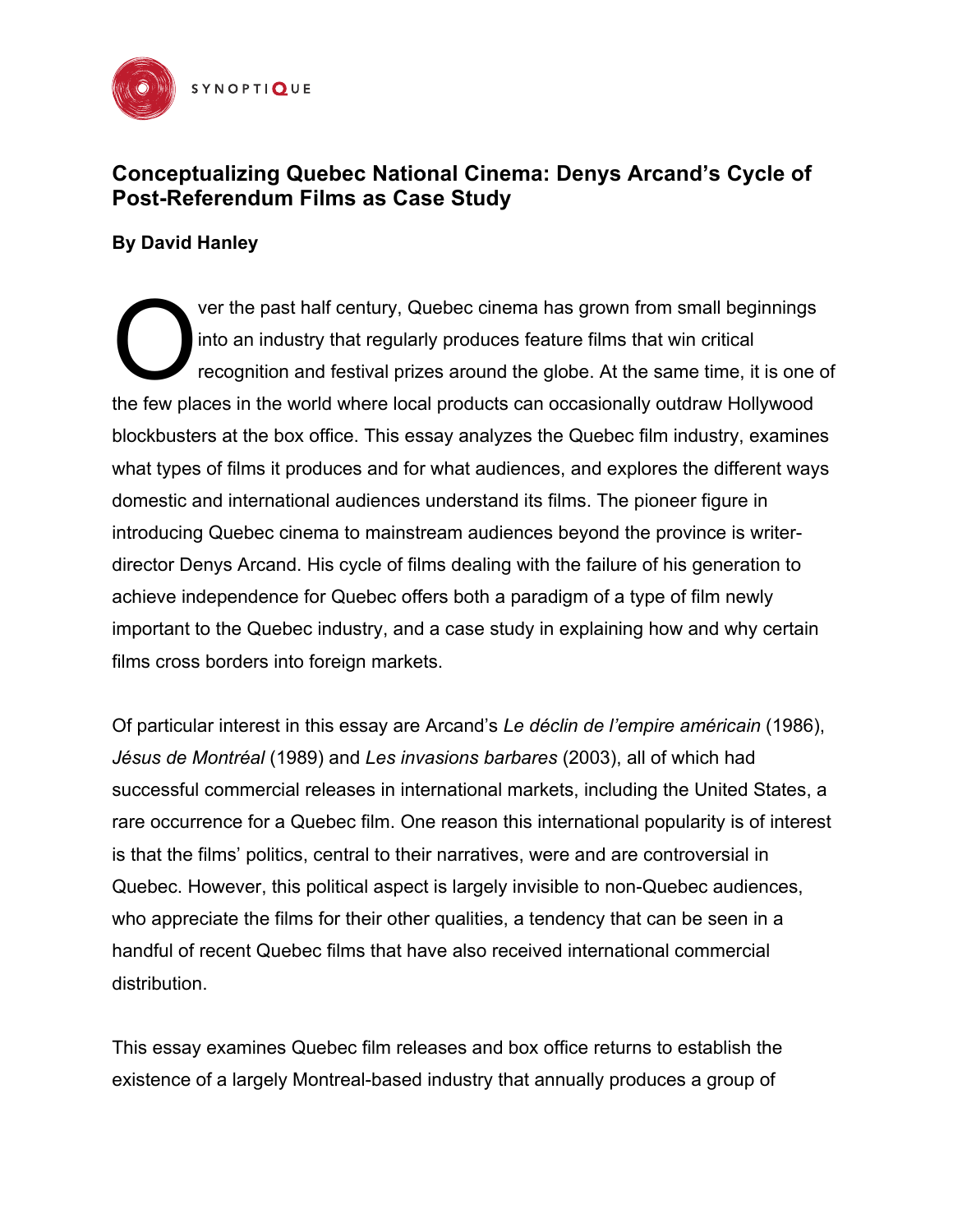French-language films, some of which are very popular in its domestic market, and whose share of that market grew impressively in the early 2000s. This leads to the question of what kind of industry is making these films. Is it a national cinema? If so, what are the components of this national cinema? Does it produce different kinds of films? If so, do they have different rationales for financing and are they made for different audiences? How are these films received outside of the province? This essay uses rival concepts of national cinema to examine these questions and to distinguish the difference between Quebec's French-language cinema and the cinema (or cinemas) of the rest of the country. Having discussed Quebec cinema as an industry and as a national cinema, this essay then pursues an auteurist analysis of a series of films made by writer-director Denys Arcand which examine the province and Arcand's generation following the failure of the nationalist option in the 1980 referendum on Quebec independence. This cycle of films provides a case study of the evolution of Quebec cinema over the past few decades. Arcand's films can be seen as examples of what Bill Marshall calls "mass-audience-friendly auteur cinema," a type of Quebec film whose numbers expanded rapidly in the 2000s. Further, of these films which combine elements of both popular and art cinema, Arcand's "referendum cycle" offers clues as to why some, but only some, have been able to secure international commercial distribution.

### **Quebec Cinema as a National Cinema**

The first problem with conceptualizing Quebec cinema as a national cinema is raised by Toby Miller, who asks: "When we are told a national cinema exists, does that mean it is produced in a particular country or that it is the cinema mostly watched in that country?"1 This is relevant because Quebec's screens are dominated by Hollywood releases, which accounted for 75% of box office receipts in 2009 and 83% in 2010.<sup>2</sup> In the latter year, the Hollywood blockbuster *Avatar* (James Cameron, 2009) was such a runaway hit in the province that it earned more money at the box office than all the

<sup>&</sup>lt;sup>1</sup> Toby Miller, "National Cinema Abroad: The International Division of Cultural Labor, from Production to Viewing," in *World Cinemas, Transnational Perspectives*, ed. Natasa Durovicova and Kathleen Newman (New York: Routledge, 2010), 143.

<sup>2</sup> Brendan Kelly, "Hollywood Totally Dominating Quebec Box Office," *The Montreal Gazette*, January 16, 2011, accessed April 26, 2014,

http://blogs.montrealgazette.com/2011/01/16/hollywood-totally-dominating-quebec-box-office/.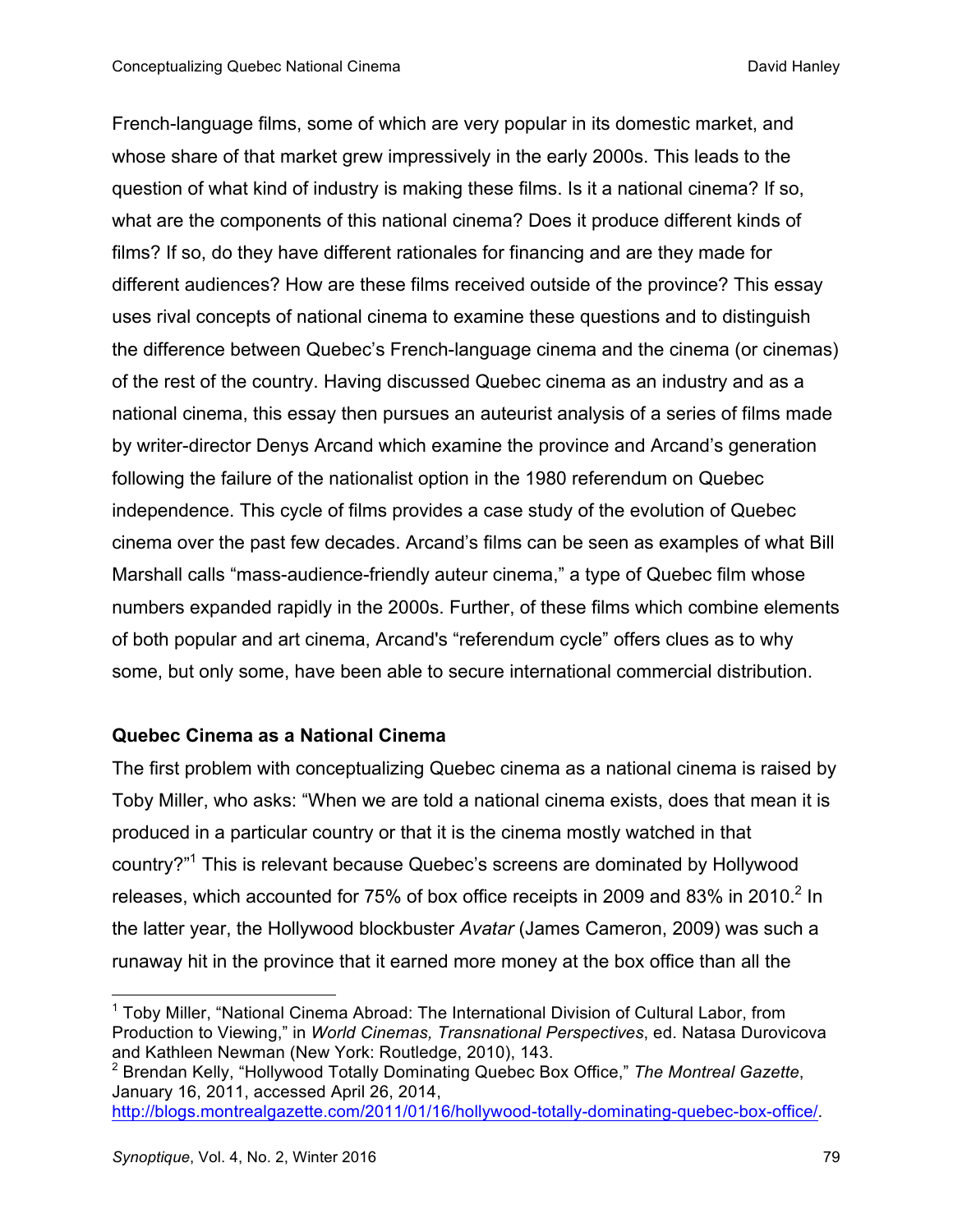Quebec films made that year combined. $3$  Still, the roughly 20% of the domestic market that Quebec films earned annually since 2000, peaking at  $26\%$  in 2005,<sup>4</sup> is very respectable in the face of Hollywood hegemony, although this became less true after this share dropped sharply to 10% in 2011 and then to 5% in 2012.<sup>5</sup>

Despite this worrying drop in box office share, the progress of Quebec cinema can be measured by noting that while only two films sold at least 100,000 tickets in 2000, in every year but one between 2001 and 2011, at least five films reached that mark, peaking at eleven films in 2004. The one exception is 2006, when the bilingual comedy *Bon Cop Bad Cop* (Érik Canuel, 2006) drew over 1.3 million customers by itself.<sup>6</sup> Even in a disastrous year like 2012, when not a single Quebec film dented the year's domestic top ten for the first time since the 1990s, there were still three films passing the 100,000-ticket mark.<sup>7</sup> There was a minor improvement in 2013, when again three films sold 100,000 tickets and *Louis Cyr* (Daniel Roby, 2013), a period biography of the legendary Quebec strongman, made Quebec's box office top ten by drawing nearly half a million customers and earning over \$4 million. $8$  This has not (yet) turned out to be the start of a sustained commercial revival, but films are still being produced, many of high quality, and every year at least a few achieve wide domestic exposure. Given this, it is

 <sup>3</sup> Kelly, "Hollywood"; Charles-Henri Ramond, "Page Box Office des Films Québécois," *Films du Québec*, accessed April 25, 2014, http://www.filmsquebec.com/box-office-des-films-quebecois/. <sup>4</sup> Pierre Véronneau, "Genres and Variations: The Audiences of Quebec Cinema," in *Self Portraits: The Cinemas of Canada since Telefilm*, eds. André Loiselle and Tom McSorley, (Ottawa: Canadian Film Institute, 2006), 117. Bill Marshall offers alternate figures in "Quebec Cinema 2005," pegging the domestic box office percentage of Quebec films as closer to 12%, which remains an impressive increase over their 1990s box office share. Unfortunately, he does not provide the source of his figures, but it at least raises a warning flag concerning Véronneau's numbers. Bill Marshall, "Quebec Cinema 2005," *Vertigo* 2.9 (2005), accessed February 24, 2016. http://www.closeupfilmcentre.com/vertigo\_magazine/volume-2-issue-9 autumn-winter-2005/quebec-cinema-2005/

<sup>&</sup>lt;sup>5</sup> Elizabeth Lepage-Boily, "Box-office québécois 2012: Pire performance du cinéma québécois depuis 10 ans," *Actualité*, January 8, 2013, accessed April 26, 2014, http://www.cinoche.com/actualites/box-office-quebecois-2012-pire-performance-du-cinema-

qubcois-depuis-10-ans/index.html.<br><sup>6</sup> Ramond, "Page box office."

<sup>7</sup> Ibid. It should be noted that while Hollywood takes by far the largest share of Quebec's cinema box office, Quebec television has traditionally been dominated by domestic product, which partly accounts for the development of a local star system. See: Bill Marshall, *Quebec National Cinema* (Montreal: McGill-Queen's University Press, 2001), 288.  $8$  Ibid.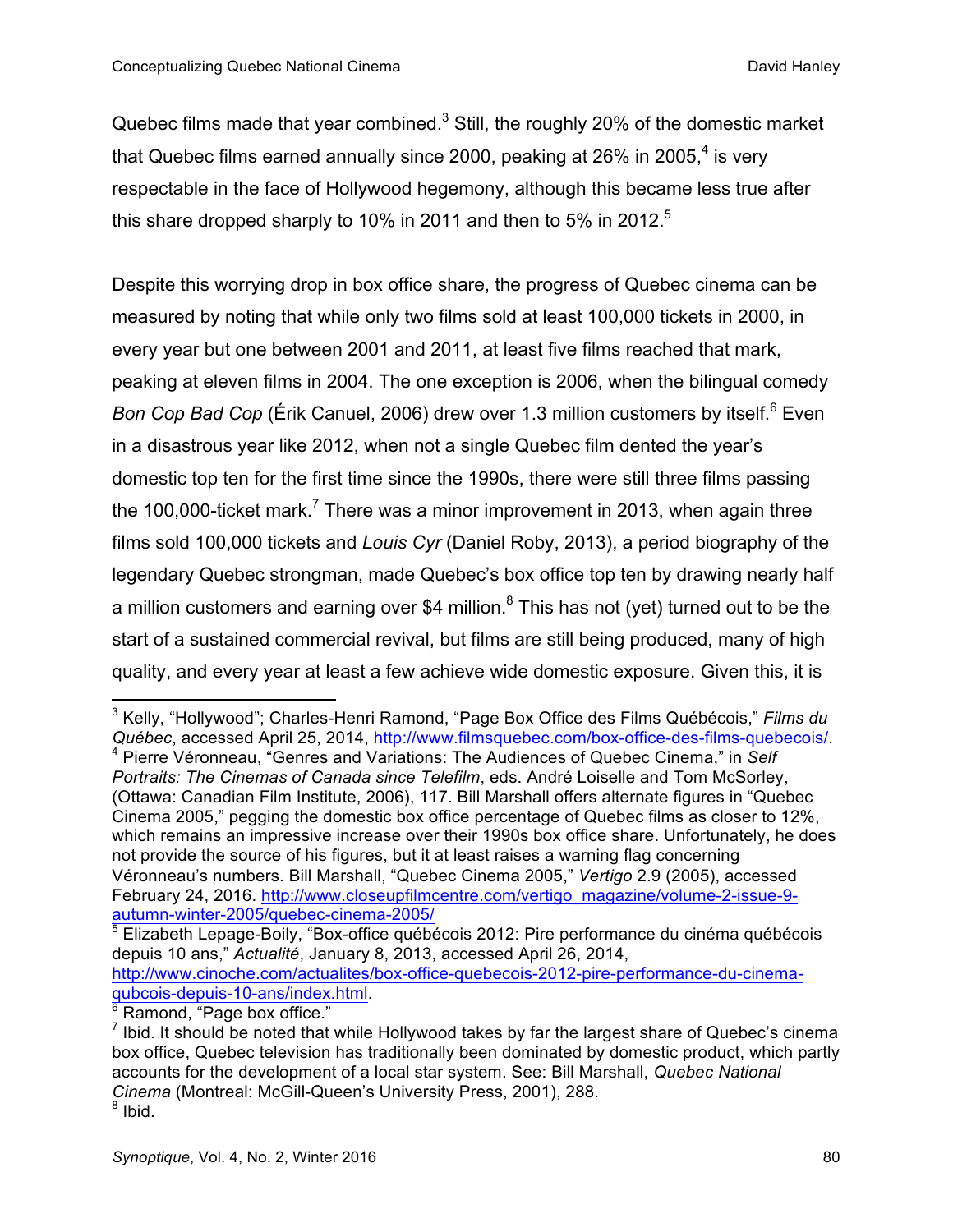possible to describe Quebec's film output as that of a mature national cinema with an established domestic audience.

There are some obvious limits to this essay. While my focus on box office earnings confines this discussion to theatrical feature films, a significant proportion of the cinema produced in the province consists of documentaries, short films, animation, experimental work, and, of course, television. These types of productions may involve different expectations regarding audiences and possibly significantly different rationales for funding decisions. Further, this analysis does not deal with First Nations or Englishlanguage productions, even those made by Arcand, seeing them as falling outside of this essay's definition of Quebec national cinema.

Much of the writing about Quebec as a national cinema has been concerned with justifying its claim of distinctiveness from English-Canadian cinema. Writing in the wake of the second failed referendum on Quebec sovereignty in 1995, Bill Marshall asserted that "Quebec certainly is a nation and has a national cinema," while William Beard and Jerry White declared their support for a "'two national cinemas' theory of Canadian cinema."<sup>10</sup> Central to both Marshall and Beard and White's conception of Quebec cinema's distinctiveness is that its distinguishing characteristic is not only that it is produced in Quebec, but that it is also in French. It is an explicit rejection of the idea of a "coherent Canadian national self, composed of English and French elements" as naïve (Pierre) Trudeau-era federalist rhetoric.<sup>11</sup>

Of course, the idea that Quebec national cinema is a French-language cinema is contested. As Pierre Véronneau points out, the term "cinéma québécois" can have varied meanings: "For some it meant a 'cinema made in Quebec,' for others a 'French-

 <sup>9</sup> Bill Marshall, *Quebec National Cinema*, x.

<sup>10</sup> William Beard and Jerry White, "Introduction," in *North of Everything: English-Canadian Cinema since 1980*, eds. William Beard and Jerry White (Edmonton: University of Alberta Press, 2002), xviii.

 $11$  Ibid.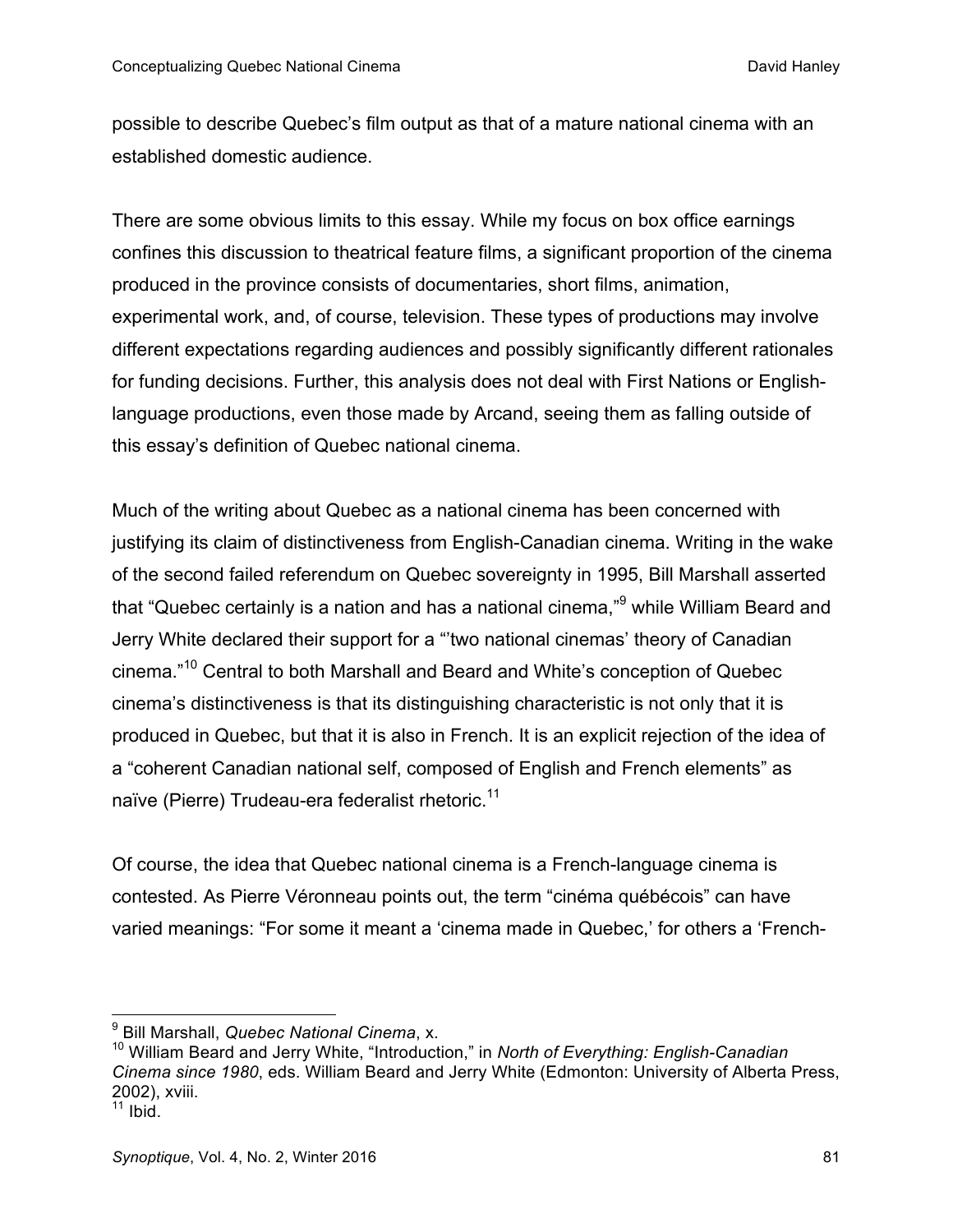speaking cinema,' and for others still a 'cinema expressing the culture of Quebec."<sup>12</sup> In fact, the Quebec film industry is extremely varied. It includes foreign "runaway productions" (typically, but not exclusively, from Hollywood), which often use local crews and actors. There is a great deal of First Nations media production, particularly in the areas of documentary, TV and short films, as well as effectively bilingual productions like *Bon Cop Bad Cop*, *French Immersion* (Kevin Tierney, 2011) and *Funkytown* (Daniel Roby, 2011), which filmmakers hoped (vainly, for the most part) would appeal to both French and English audiences. The province also has a long tradition of Englishlanguage filmmaking, going back to Gordon Sparling in the 1930s through to work by a varied group of filmmakers that includes Arthur Lipsett, Paul Almond, Ted Kotcheff, David Cronenberg, Robin Spry, Cynthia Scott, and, more recently, Jacob Tierney. There are even Francophone filmmakers, such as Maurice Devereaux, or even Denys Arcand himself with *Stardom* (2000), who have made films in English. Indeed, even if Quebec cinema is defined narrowly as only films produced in Quebec and in French by Francophone filmmakers, it is impossible to pretend there is no interaction with all the other cinemas going on around it.

This is at the heart of Andrew Higson's argument that the concept of national cinema captures neither the "internal diversity of contemporary cultural formations" nor the "overlaps and interpenetrations between different formations."<sup>13</sup> For Higson, the concept constructs artificial, and often essentialist, categories which ignore the degree of cultural migration that occurs routinely in our globalized world and the extent to which cinema has always been a transnational industry. While Jerry White agrees with Higson that the national cinema label is typically used prescriptively rather than descriptively, privileging films that further a nationalist project and in this way distorting the reality of what films are actually being made, he still argues that, as an analytical tool, the term national cinema "remains a potentially useful lens through which to look at a diverse body of

 <sup>12</sup> Pierre Véronneau, "Introduction," in *Self Portrait: Essays on the Canadian and Quebec Cinemas*, eds. Piers Handling and Pierre Véronneau (Ottawa: Canadian Film Institute, 1980), xixii.

<sup>13</sup> Andrew Higson, "The Limiting Imagination of National Cinema," in *Cinema and Nation* (New York: Routledge, 2000), 63.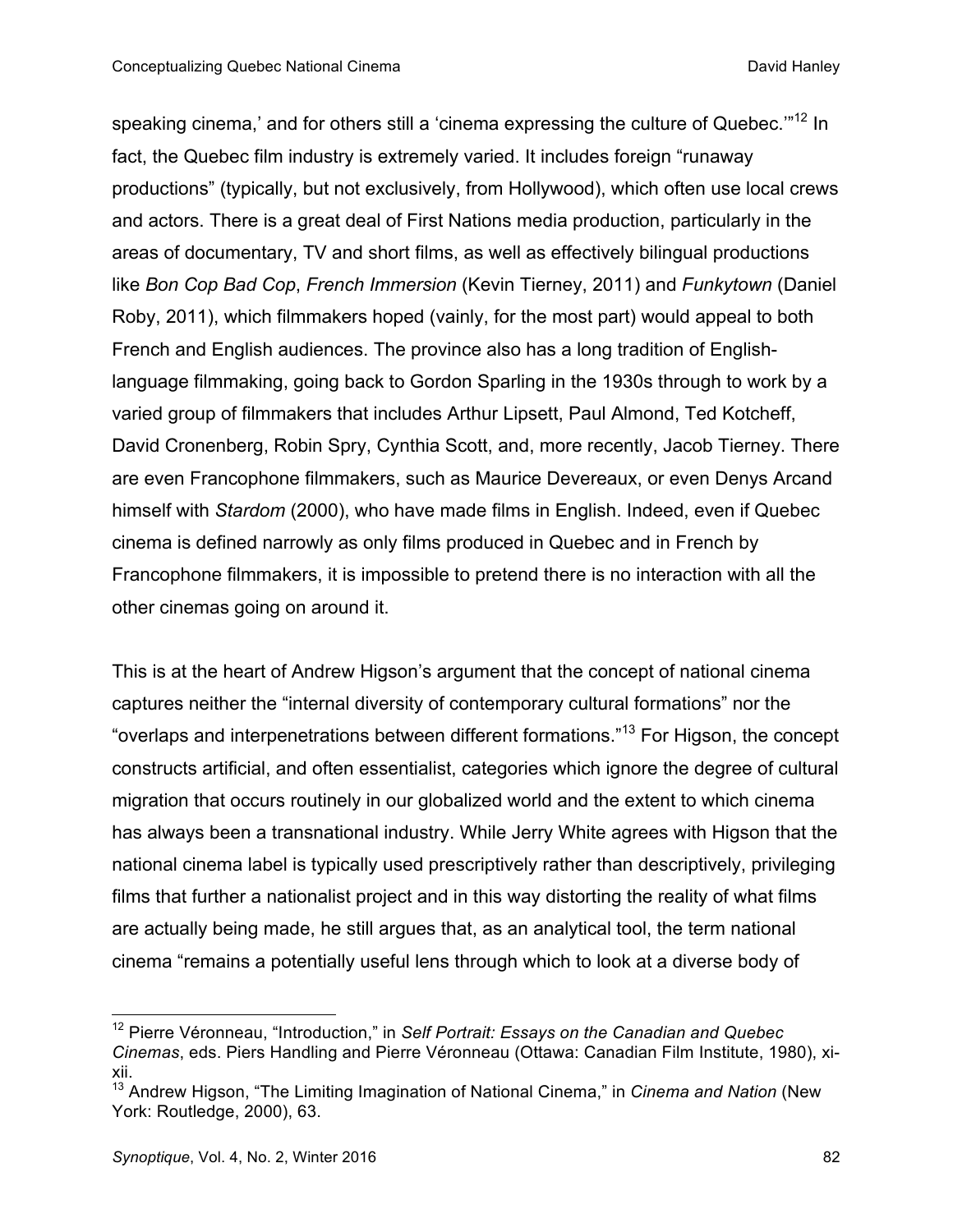work."<sup>14</sup> What is needed is specificity about what types of films constitute this body of work.

White writes that "films are a part of a given national cinema because of what they *are*, not because of what they *do*."15 That is, a film does not have to engage with national themes or questions of identity. Any film produced by a "nation" is part of its national cinema, regardless of its content. However, White does not believe that all cinema produced in Quebec is necessarily part of Quebec national cinema. For example, he considers First Nations productions to be part of North American Aboriginal cinema, work that is "linked by a sense of non-geographically contiguous national belonging."<sup>16</sup> While White does not specifically address the question of the status of English-language films made in Quebec, he does write that the presence of a shared "national identity" is "crucial" for the existence of a national cinema.<sup>17</sup> Given his earlier assertion that the lack of a "coherent Canadian national self, composed of English and French elements" precluded the inclusion of Quebec cinema as part of Canadian national cinema, then it is difficult to see him claiming English-language films as part of a coherent *Québécois* national cinema. Similarly, while Bill Marshall sees the province's English-speaking minority as part of the Quebec nation, it is as an unassimilated "national minority" distinct from the majority "on which the Quebec nation is based."<sup>18</sup> Therefore, while there is an "important anglophone Quebec cinema," it would be a "conceptual error" to include it as part of Quebec national cinema because "it is above all the French language which represents the distinctness of Quebec."<sup>19</sup> In addition, French-language films face greater difficulty in accessing the lucrative U.S. market than those in English, and this has a significant influence on what kinds of films are made in Quebec.

<sup>&</sup>lt;sup>14</sup> Jerry White, "National Belonging: Renewing the Concept of National Cinema for a Global Culture," *New Review of Film and Television Studies* 2.2 (2004): 220.

<sup>&</sup>lt;sup>15</sup> White, "National Belonging," 212. Author's italics.

<sup>16</sup> White, 225.

<sup>17</sup> White, 224.

<sup>18</sup> Marshall, *Quebec National Cinema*, x.

 $19$  Ibid.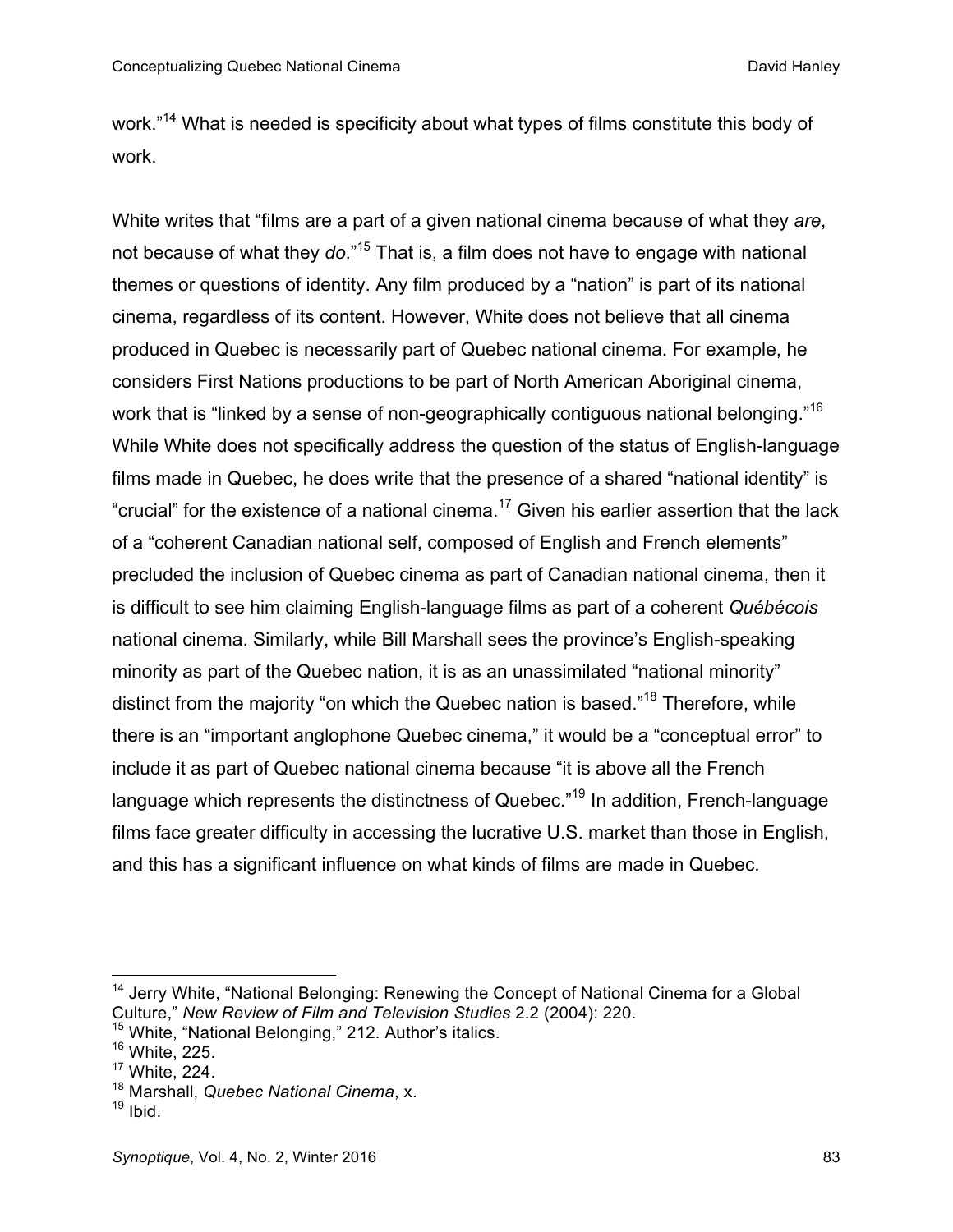While Marshall uses national cinema in what White would consider a descriptive way, surveying all types of the province's French-language feature films, he is more concerned with how themes in Quebec films relate to the questions posed by the evolving nature of a distinct Quebec national identity than he is by how the *types* of films made situates the film industry in terms of other national cinemas. However, he does offer a useful typology, dividing the bulk of Quebec's output into "auteur cinema" and "popular cinema," while suggesting that space had opened up for "a more massaudience-friendly auteur cinema."<sup>20</sup> While auteur and popular films are each the subject of a chapter in his book, Marshall spends little time on the third category. This may be because at the time he was writing, in the late 1990s, Quebec cinema's share of its domestic box office was still less than  $4\%$ <sup>21</sup> and there were not that many of these types of films. Nor does Marshall show much interest in the question of what types of films can achieve commercial success outside of the province. This may be partly due to his focus on defending Quebec cinema's status as a national cinema, but also because, with the exception of *Le déclin de l'empire américain* and *Jésus de Montréal*, there were not any border-crossing French-language Quebec films to talk about at the time.<sup>22</sup> The increasing visibility of "auteur" films that achieve box office success in Quebec and at least some international distribution, a phenomenon that relatively little has been written about, can be seen as a marker of how Quebec cinema has since matured.

While Stephen Crofts does not offer an equivalent to Marshall's concept of commercialfriendly auteur cinema, he does theorize an analytical framework that identifies types of national cinemas that in some ways fills the gaps in Marshall's typology.<sup>23</sup> White has

<sup>&</sup>lt;sup>20</sup> Marshall, *Quebec National Cinema*, 176. Marshall points to Denys Arcand and, less convincingly, Jean Beaudin as examples.

<sup>21</sup> Marshall, 15.

<sup>&</sup>lt;sup>22</sup> Marshall, 176. Marshall does say the logical extension of an international commercial strategy is to shoot films in English, and several English-language films made in Quebec did achieve international commercial success during this period. However, not being French-language films, they fall outside of his definition of Quebec cinema.

<sup>23</sup> Stephen Crofts, "Reconceptualizing National Cinema/s," in *Film and Nationalism*, ed. Alan Williams (New Brunswick: Rutgers University Press, 2002), 27. Crofts' categories of national cinema are: 1) European-style art cinema; 2) Third cinema; 3) Cinema intended solely for local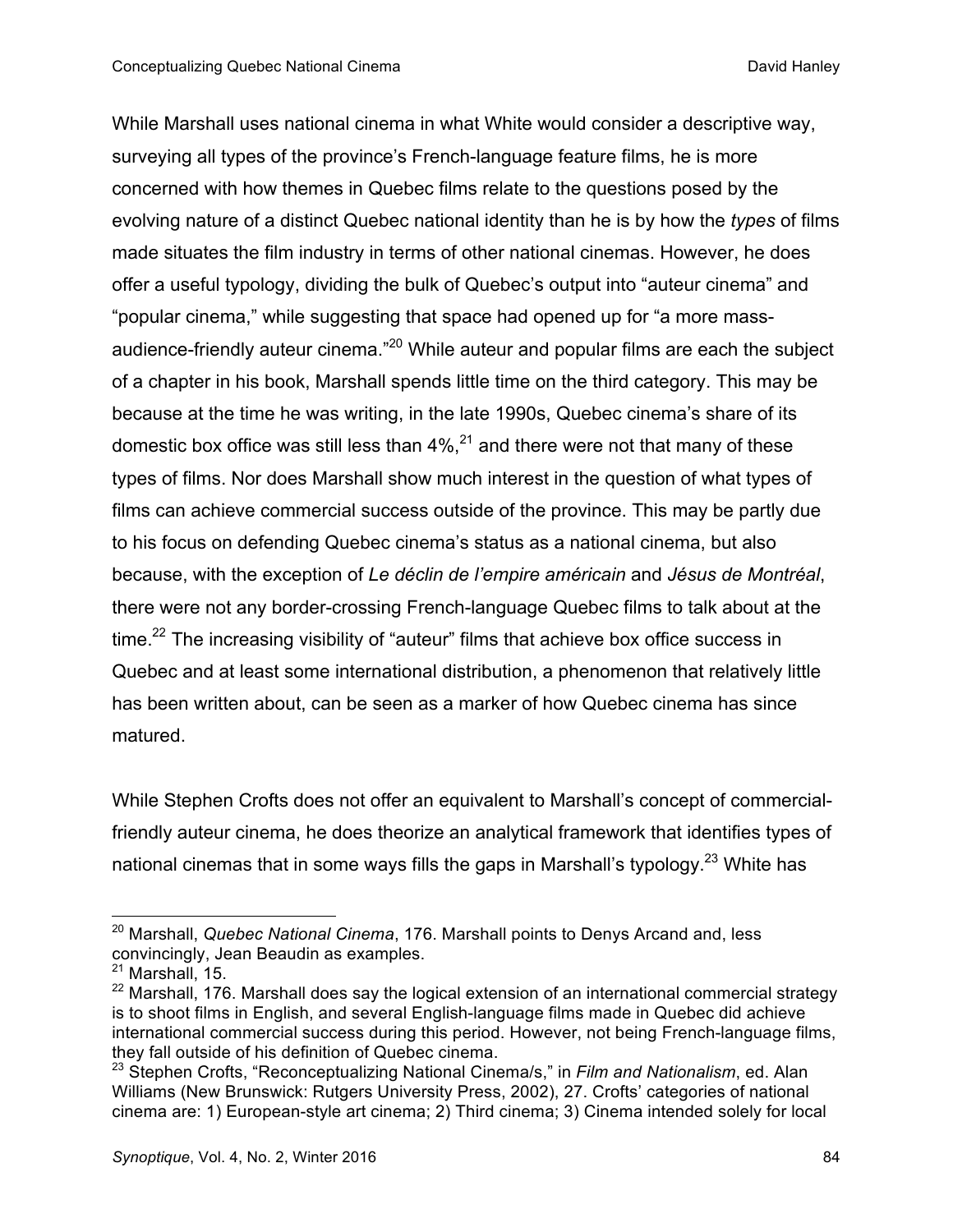criticized Crofts' model for "boiling down each national cinema to a sustained set of formal and thematic concerns," inevitably leading to essentialist pigeonholing that radically distorts the realities of those cinemas. $^{24}$  White cites a number of national cinemas (Indian, South Korean, etc.) that contain almost all of Crofts' categories, suggesting that this renders them inadequate when distinguishing between national cinemas. However, while conceding White's point that national cinemas are never a single unified type, but are inevitably a combination of the types of cinema practices Crofts identifies (European-style art cinema, films intended primarily for local audiences, English-language imitations of Hollywood, etc.), these categories can still be useful in analyzing the types of films that make up a national cinema, as well as in contrasting them with other cinemas that contain a different combination of categories.

Crofts identifies Quebec as the best known example of a regional or ethnic cinema that is a distinctive sub-category of a larger national cinema, in this case Canadian national cinema.25 A weakness in Crofts' concept of Quebec cinema is that while there are important connections between Canada's English- and French-language cinemas, there are also important distinctions. Even in the Quebec film industry's off year of 2012, the meager 4.4% of domestic box office taken by Quebec films was in a different league than the less than 1% Canadian films, including those from Quebec, received in the rest of the country.

An illustration of arguably the key difference between the film industry in Quebec and the rest of Canada is offered by *Louis Cyr*. It earned \$4.1 million at the domestic box office, the most a Quebec film has earned since 2009. But this was nowhere near enough to cover its \$8 million budget, and with little prospect of distribution outside the

<u> 1989 - Andrea Santa Andrea Andrea Andrea Andrea Andrea Andrea Andrea Andrea Andrea Andrea Andrea Andrea Andr</u>

25 Crofts, "Reconceptualizing National Cinema/s," 38.

markets; 4) Cinemas that "ignore Hollywood" and rely on their own established and substantial distribution networks; 5) English-language cinemas that offer "pallid imitations" of Hollywood; 6) Entirely state-controlled and state-subsidized cinemas; and 7) "Regional or national cinemas whose culture and/or language take their distance from the nation-states which enclose them." <sup>24</sup> White, "National Belonging", 216. To be fair, White slightly distorts Crofts' argument, since Crofts does write that these categories are "highly permeable" and that Indian national cinema, for example, contains three of his categories (Crofts, "Reconceptualizing National Cinema/s," 27).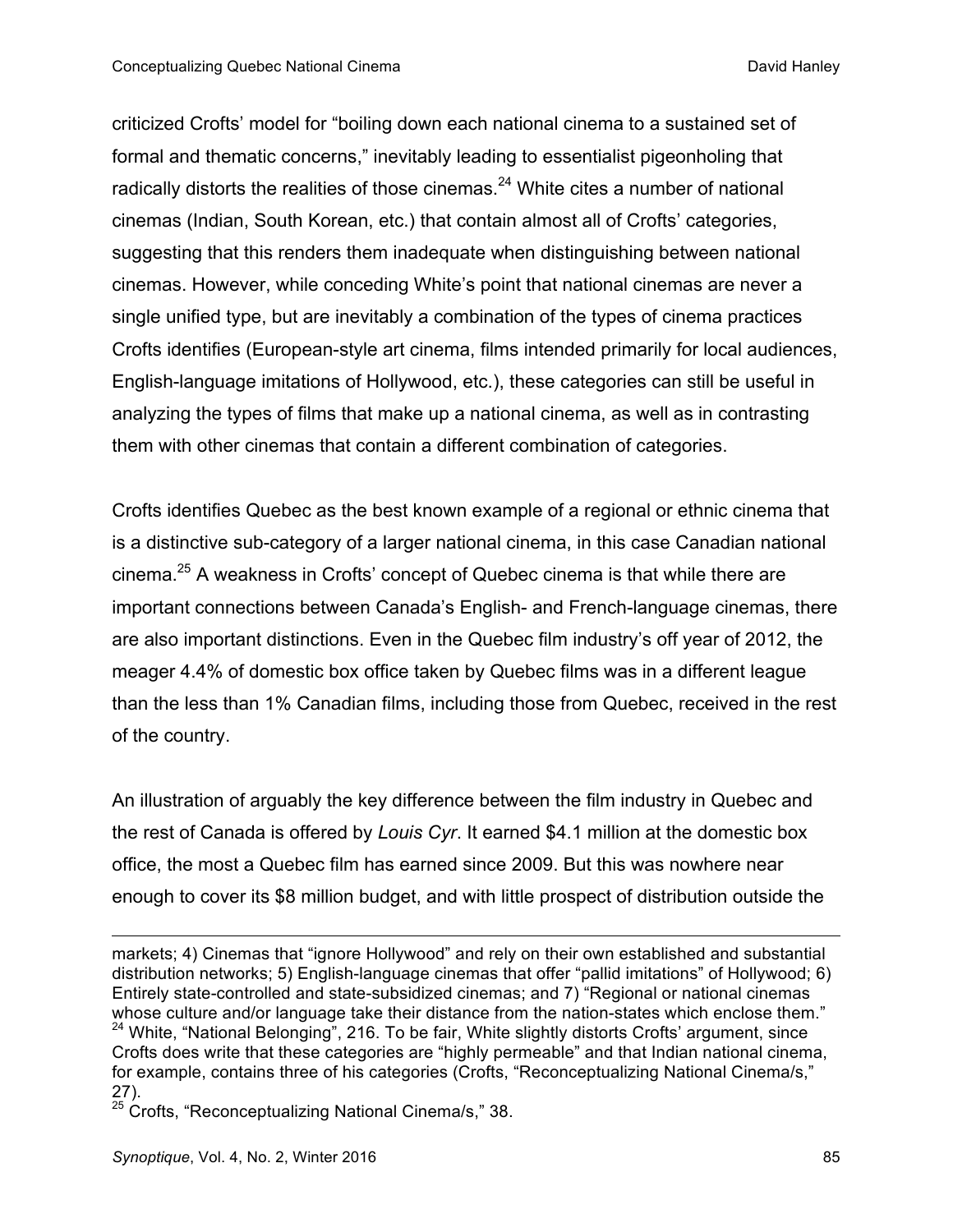province, it is unlikely it ever will.<sup>26</sup> However, because of generous government subsidies, the film's producers did not lose money. This suggests that while Quebec funding agencies apparently believe it is a social good for Quebeckers to see themselves on screen, funders in the rest of the country seem to believe that if a film is any good, it should pay for itself.

There are other differences, including the centralization of Quebec's film industry in Montreal, a homegrown star system, and a reliable distribution network which allows for access to cinemas for films deemed commercial. For example, TV crime show spinoff *Omertà* (Luc Dionne, 2012) played on 98 screens across the province, not that many less than most Hollywood imports.<sup>27</sup> These all argue for the consideration of Quebec cinema as more than an ethnic subgenre of Canadian cinema. Even in terms of Crofts' typology, it has a very good claim to be considered a national cinema in its own right rather than as a subgenre of Canadian cinema. At the very least, it should be considered the most mature and largest component of a number of cinemas loosely associated under the label "Canadian cinema."

In spite of this weakness, Crofts' typology is useful in describing the types of films made, and not made, in Quebec. Designating the use of French as a defining characteristic of Quebec cinema, which both Marshall, Beard and White and, at least implicitly, Crofts, do, precludes its inclusion among English-language national cinemas (such as English Canada's) that produce low-budget imitations of Hollywood genre films. These films, hoping not so much to compete with Hollywood product as be mistaken for it, are distinguished from both art and populist cinemas by their elimination of indigenous markers of identity, what Crofts calls a "blithe bleaching-out of domestic cultural specificity."28 This categorization highlights a distinction between English Canadian popular cinema, often made with the intent of cracking the U.S. market, and

<sup>26</sup> Charles-Henri Ramond, "Entrées en salles des films québécois de 2013," *Films du Québec*, accessed May 5, 2015, http://www.filmsquebec.com/entrees-en-salles-films-quebecois-2013/.<br><sup>27</sup> Ramond, "Page Box Office."

<sup>&</sup>lt;sup>28</sup> Crofts, "Reconceptualizing National Cinema/s," 37.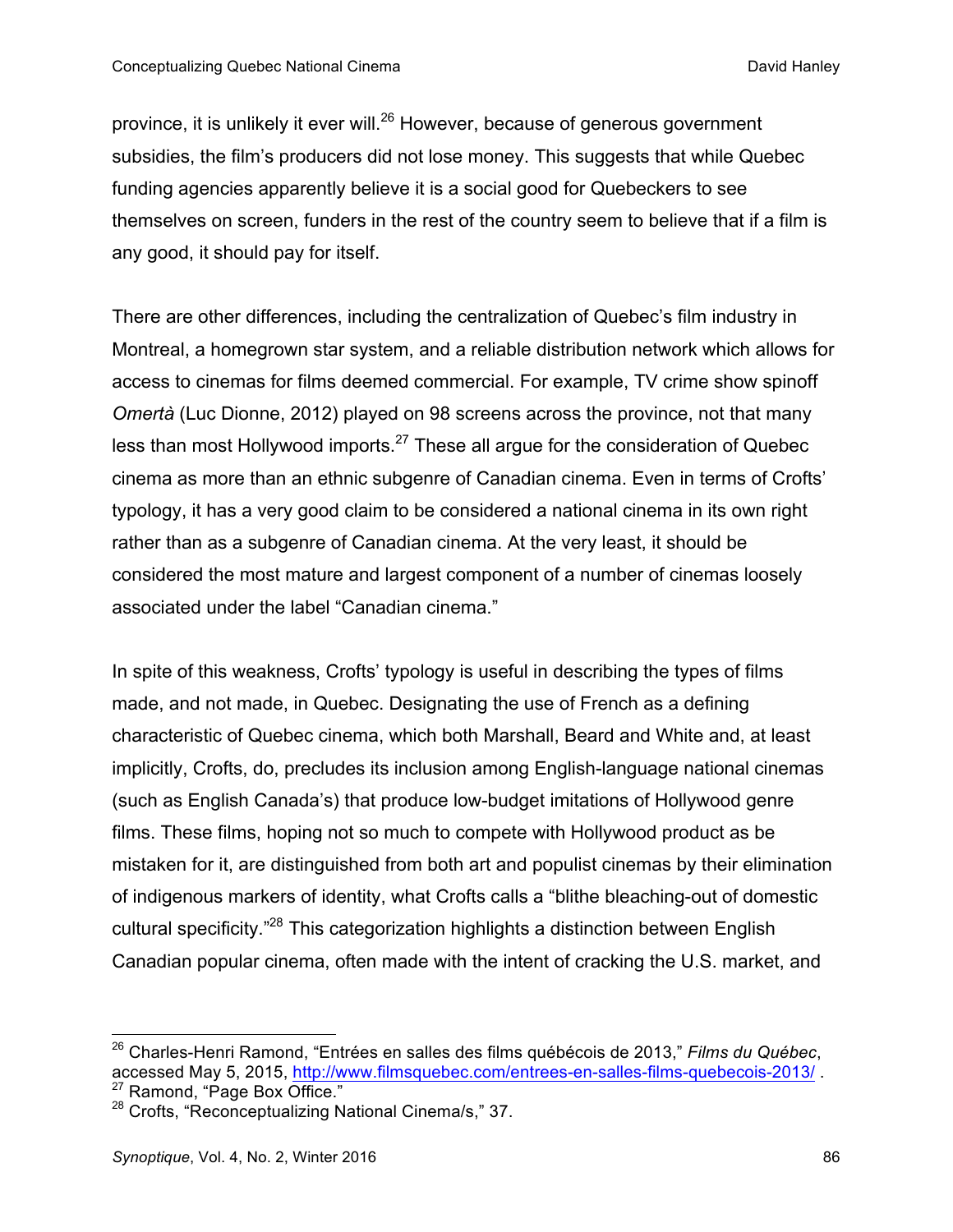Quebec popular cinema, which government subsidy allows filmmakers to focus on the small domestic audience.

Quebec produces many examples of European-style art cinema, which Crofts defines as films which do not compete directly with Hollywood, either in domestic cinemas, where they lack popular appeal, or in foreign markets, where they receive limited release on the niche "arthouse" circuit.<sup>29</sup> This model seeks to "differentiate itself textually from Hollywood" through formal elements such as psychological characterization, ambiguity and non-linear or fractured narrative. They also assert "national" elements, which qualifies them for state subsidy regardless of commercial prospects, because they are seen as cultural standard bearers.30

Quebec's art film tradition dates back to the 1960s, and continues with recent critically praised but commercially marginal films such as *Curling* (Denis Côté, 2010), and *En terrains connus* (Stéphane Lafleur, 2011), both of which sold roughly 6,000 tickets in Quebec.<sup>31</sup> In spite of never coming close to earning back their production budgets, the cultural capital and prestige earned by critical success and festival awards seems to be satisfactory for funding agencies, as the films' directors received subsidies for later projects.

What Marshall calls mass cinema fits Crofts' category of local "entertainment cinemas that struggle against Hollywood" in their home markets. $32$  Like art films, these productions emphasize local qualities, but unlike them, they are genre-oriented and populist. They are non-exportable, because they don't fit the festival and arthouse circuit model. That is, a film like *Curling* may have local references incomprehensible to foreign audiences, but can still be appreciated by them for its formal qualities. However, the local references that make films attractive in their own market are packaged in

<sup>&</sup>lt;u> 1989 - Johann Stein, markin film yn y breninn y breninn y breninn y breninn y breninn y breninn y breninn y b</u> <sup>29</sup> Crofts, 27-28.

 $30$  Crofts, 28.

<sup>&</sup>lt;sup>31</sup> Ramond, "Page Box Office."

<sup>&</sup>lt;sup>32</sup> Crofts, "Reconceptualizing National Cinema/s," 27.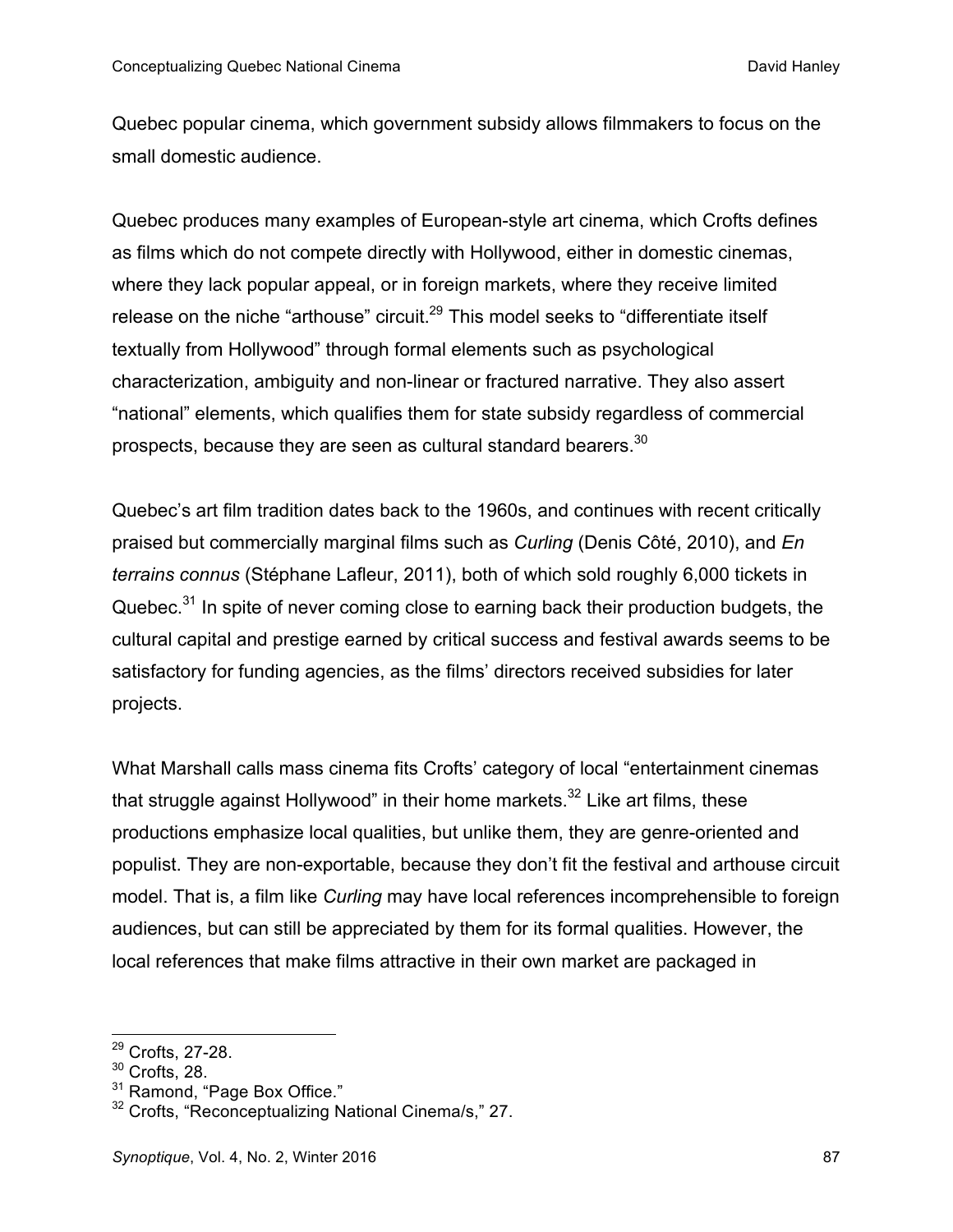Hollywood-type narratives, but made for a fraction of a typical Hollywood budget and featuring performers who are local "stars," but virtually unknown outside the province.

These films are the mainstay of Quebec's French-language industry. Among the most popular are lowbrow comedies like *De père en flic* (Émile Gaudreault, 2009), the durably popular *Les Boys* series of hockey comedies (five films and counting, plus a TV series, between 1997 and 2013) and, of course, *Bon Cop Bad Cop*. There are also spinoffs of popular TV series like *Omertà*, seedy action thrillers like *Nitro* (Alain Desrochers, 2007) and torn-from-the-local-headlines docudramas such as *Piché: entre ciel et terre* (Sylvain Archambault, 2010). A notable recent trend is the series of biopics of iconic Quebec figures, including *Maurice Richard* (Charles Binamé, 2005), Alys Robi (in *Ma vie en cinémascope* [Denise Filiatrault, 2004]), and 2013's hit *Louis Cyr*. There are also remakes of 1940s rural melodramas such as *Séraphin: Un homme et son péché* (Charles Binamé, 2002) and *Aurore* (Luc Dionne, 2005) which, like many of the biopics, show an odd nostalgia for a time of hardship and struggle, often expressed through the physical suffering of the protagonists, perhaps because the need for social cohesion and, by implication, Quebec independence, seems more clearcut in these contexts.<sup>33</sup> These films compete directly against product from Hollywood in Quebec cinemas, and while they usually do less well than the bigger budgeted imports, they do a better job than many local industries of holding a share of their domestic audience.

Both Crofts and Marshall suggest that a characteristic of art cinema is the presence of formal experimentation or narrative ambiguity to distinguish it from Hollywood cinema. However, this exposes a gap in their typologies. For example, while Arcand is rarely formally innovative, his films clearly have higher ambitions than, say, the *Les Boys* series or *Aurore*. Other Quebec films that seem to fall into this niche include *La grande séduction* (2003, Jean-François Pouliot), *Un dimanche à Kigali* (Robert Favreau, 2006), *Incendies* (2010, Denis Villeneuve), *Starbuck* (Ken Scott, 2011), *Inch'Allah* (Anaïs Barbeau-Lavalette, 2012) and *Monsieur Lazhar*. Like Arcand's work, these films are

 $33$  Liz Czach, "The Quebec Heritage Film." Paper presented at SCMS 2015, Montreal, QC, March 29, 2015.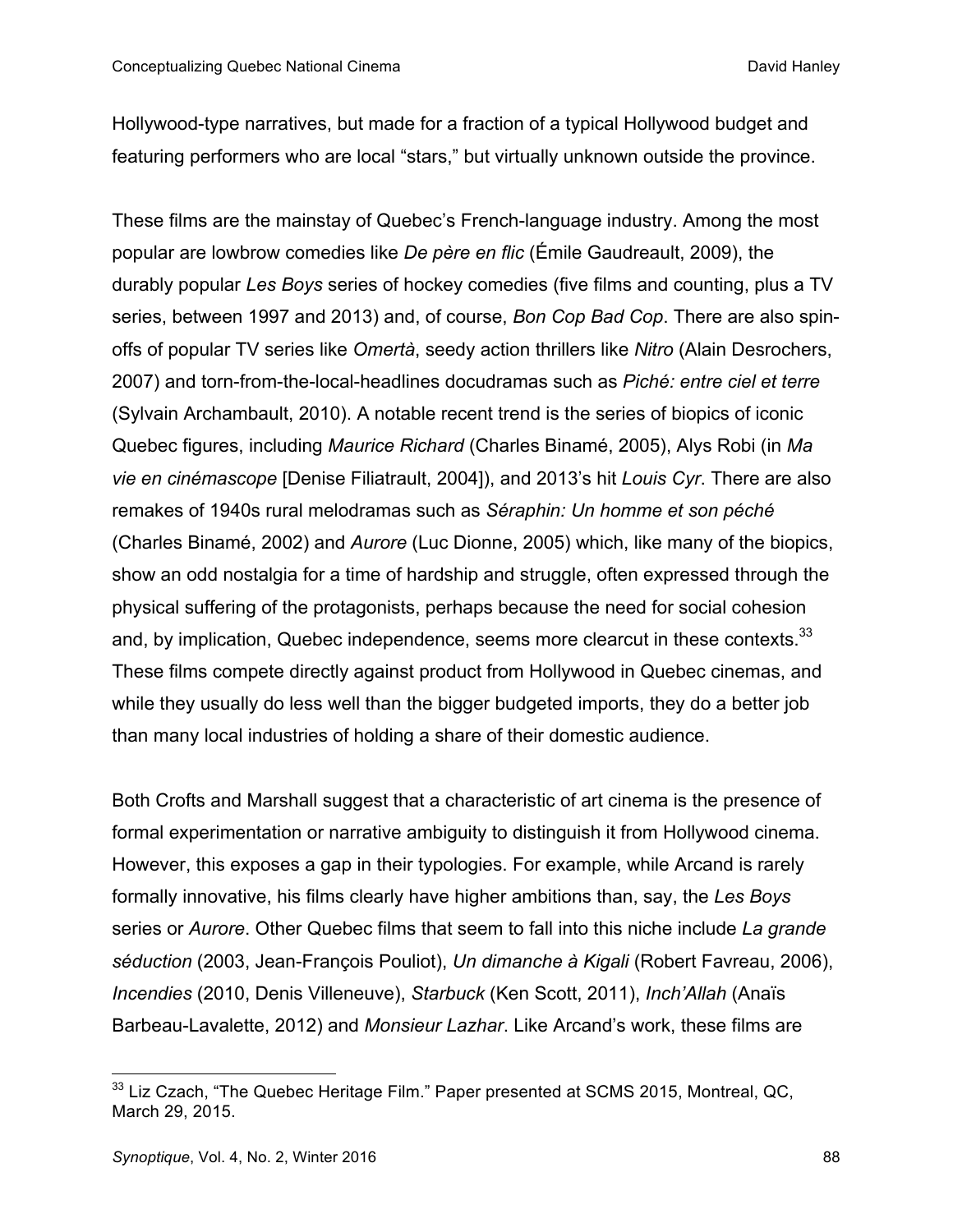less reliant on crowd pleasing formula elements such as familiar genre tropes, archetypal characters, subject matter lifted from the tabloids, local references (including jokes incomprehensible to non-Quebeckers), action sequences and pratfall humour, but also tend to lack the narrative ambiguity and stylistic experiments associated with art films. This is not to say these elements are always absent, even in Arcand's work, only that these films do not comfortably fit into the categories of either art or populist cinema as defined by Marshall and Crofts. The fact that there are an increasing number of films like this being produced in Quebec, and that these films might have a far greater chance of tapping into a wider audience outside of the province than is possible for films confined to the arthouse and festival circuit, or those films simply deemed unexportable, argues for a more nuanced typology when describing the Quebec film industry.

#### **Denys Arcand as Auteur**

One way of developing this more nuanced typology is to examine in depth the evolution of the way Arcand's films have fared internationally. Because his films are in French, they tended to be "recycled" by distributors, transformed from popular-art hybrids into straightforward art cinema when they crossed into the U.S. market, a fate typical of non-English language films searching for an American audience. For example, when *Le déclin de l'empire américain* was released in 1986, it won the FIPRESCI Prize at Cannes and the People's Choice Award (and Best Canadian Film prize) at Toronto. In Quebec, it ran for a full year and not only broke the record for box office takings by a local film previously held by *Deux femmes en or* (Claude Fournier, 1970), it even passed *E.T.* (Stephen Spielberg, 1982) as the most popular draw in Quebec history up to that time.<sup>34</sup> The film also earned \$1 million in the rest of Canada, a record for a Quebec film until it was broken by Arcand's Jésus de Montréal in 1989.<sup>35</sup> In France. it was one of the top five box office draws of 1987, earning \$10 million and becoming a cult film, running continuously in one Paris cinema until 1993.<sup>36</sup> In the United States, it was picked up by the independent distributor Cineplex Odeon and had an eighteen-

<sup>34</sup> André Loiselle, *Denys Arcand's* Le déclin de l'empire américain *and* Les invasions barbares (Toronto: University of Toronto Press, 2008), 25.

 $35$  Ibid.

<sup>36</sup> Loiselle, *Denys Arcand's* Le déclin de l'empire américain *and* Les invasions barbares, 26.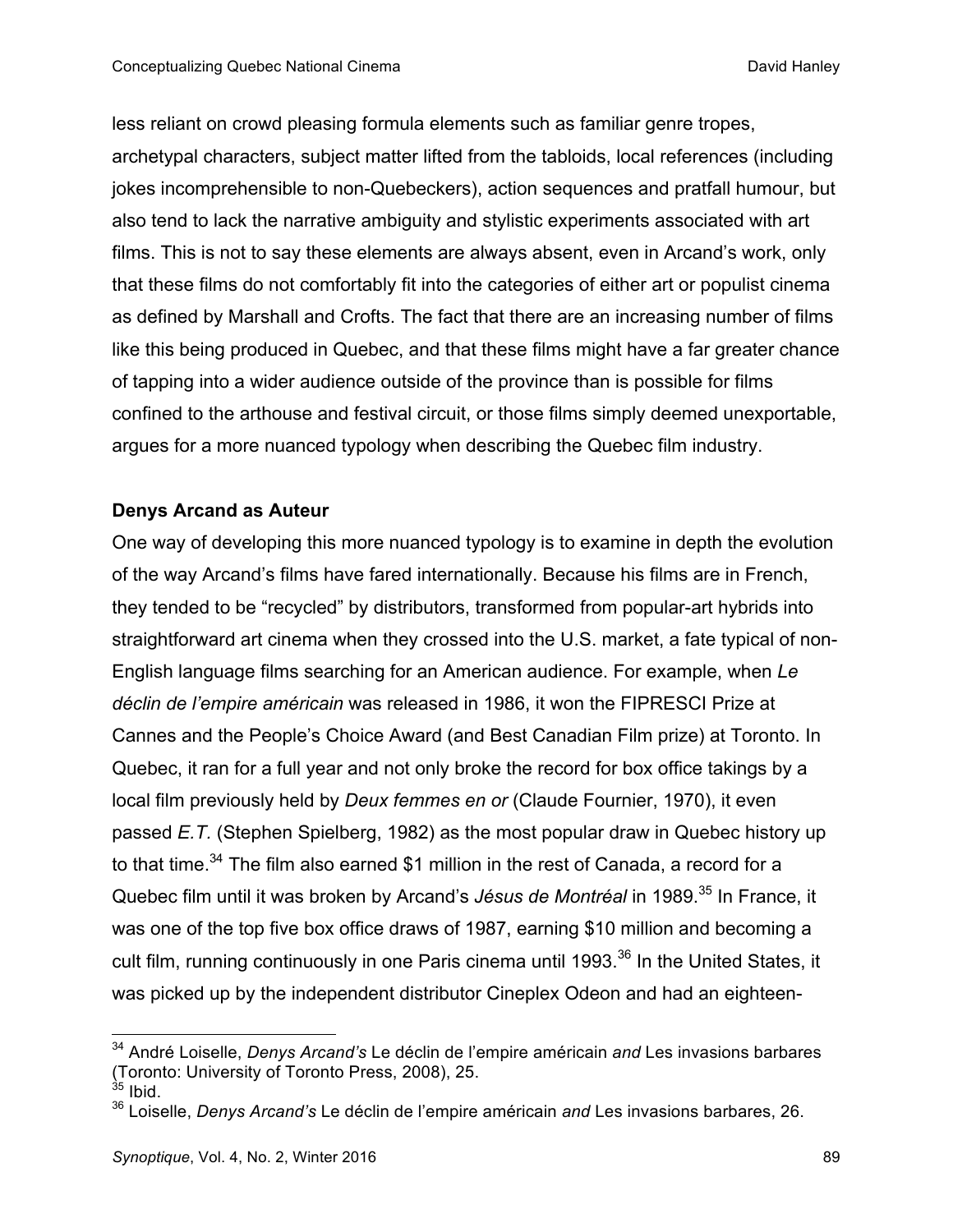week run during which it received excellent reviews and became the first Canadian film nominated for the Best Foreign Language Film Oscar.<sup>37</sup> It played on up to a maximum of thirteen screens in the U.S. and earned \$1.1 million.38 Yet compare this to *Porky's*  (Bob Clark, 1981), an English-Canadian comedy that perfectly fits Crofts' definition of a pallid imitation of Hollywood product, which had a twenty-four week run and reached a distribution peak of 1,605 screens across the U.S.39 In France, *Le déclin* had been a mainstream hit, but in the U.S. it was clearly confined to the arthouse circuit.

Arcand's next film, *Jésus de Montréal*, won the Jury and Ecumenical Prizes at Cannes and had successful runs in Quebec and the rest of Canada, becoming the first Quebec film to be picked up by a major U.S. distributor, Orion Classics.<sup>40</sup> Like *Le déclin*, it received excellent reviews and an Oscar nomination. Even so, its exposure peaked at twenty-one screens, $41$  and while its \$1.6 million gross was excellent for an arthouse release, it still could not be described as the mainstream hit it was in Canada and France. $42$ 

*Les invasions barbares* had a slightly different trajectory. It made over \$5 million in Quebec and won prizes for director and actress at Cannes. It earned another \$7.9 million in France,<sup>43</sup> where it became the only Canadian film to win the César (France's equivalent of the Oscar) for Best Film. It then topped this by becoming the only Canadian film to win the Oscar for Best Foreign Language Film. Distributed by Miramax, it broke out of the arthouse ghetto and reached a release peak of 134 screens while earning \$3.5 million in an 18 week run. This is, of course, a fraction of the screens taken

 <sup>37</sup> *Le déclin de l'empire américain*, *Jésus de Montréal* and *Les invasions barbares* were the first three Canadian films to be nominated for the Academy Award for Best Foreign Language Film. <sup>38</sup> Bernard Bérubé and Richard Magnan, "La distribution des films québécois aux États-Unis," *Cinémas* 7.3 (1997): 46-48.

<sup>39</sup> Bérubé and Magnan, "La distribution des films québécois aux États-Unis," 38; "Porky's," *Box Office Mojo*, accessed August 5, 2015, http://www.boxofficemojo.com/movies/?id=porkys.htm.<br><sup>40</sup> Bérubé and Magnan, "La distribution des films québécois," 36.

<sup>41</sup> "Jesus of Montreal," *Box Office Mojo*, accessed April 26, 2014, http://www.boxofficemojo.com/movies/?id=jesusofmontreal.htm.<br><sup>42</sup> Bérubé and Magnan, "La distribution des films québécois," 47.

<sup>43</sup> "Les invasions barbares," *Box Office Mojo*, accessed April 25, 2014, http://www.boxofficemojo.com/movies/?page=intl&id=lesinvasionsbarbares.htm.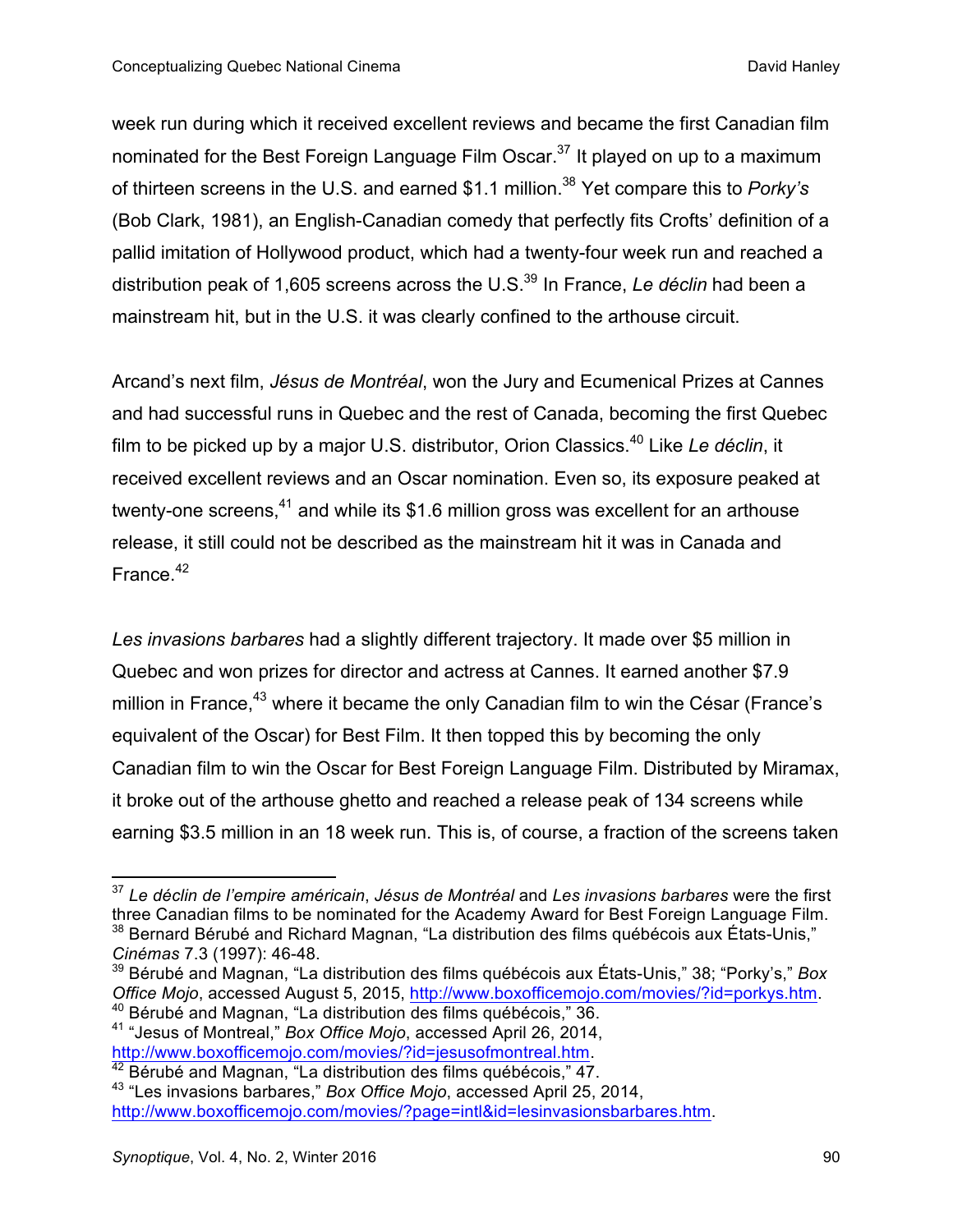by a major studio blockbuster release, and well short even of *Porky's*. Its release pattern was more similar to that of *Once* (John Carney, 2006), the Oscar-winning independent Irish film that peaked at 150 screens.<sup>44</sup> This was still a much wider release than Arcand's earlier films had received.

This pattern has found a recent echo, with *Incendies* being picked up by Sony Classics in 2010 and reaching 90 screens in the U.S., while Music Box Films distributed *Monsieur Lazhar* the following year to 86 screens. Both films snagged Oscar nominations and earned over \$2 million in the U.S.<sup>45</sup> While these are hardly blockbuster figures, the breadth of distribution suggests these films have gone beyond the arthouse circuit and are competing, if not in the mainstream U.S. film market, at least with the better known independent domestic films.

The local cultural markers that Crofts claims are characteristic of both art and populist cinema are present in these recent Quebec films, which have strong political resonances in the province. However, they are largely contextual. That is, unlike a film such as *Maurice Richard*, whose narrative almost entirely consists of culturally specific sports and political references, the narratives of films like *Les invasions barbares, La grande séduction, Incendies* and *Monsieur Lazhar* are more universal and abstract, and their political meanings arise largely through the knowledge that the spectator brings to the cinema of the social and cultural context in which they were made. This paradox is particularly interesting in the case of Denys Arcand, whose films have specific, and often very controversial, meanings in Quebec which often sail over the heads of audiences outside of the province.

Although Arcand would make any reasonable list of Quebec auteurs, he is not an auteur in the original sense of an artist who has produced a body of work with a consistent

<sup>44</sup> "Once," *Box Office Mojo*, accessed April 25, 2014,

http://www.boxofficemojo.com/movies/?id=once.htm. <sup>45</sup> Incendies," *Box Office Mojo*, accessed April 25, 2014,

http://www.boxofficemojo.com/movies/?id=incendies.htm; "Monsieur Lazhar," *Box Office Mojo*, accessed April 25, 2014, http://www.boxofficemojo.com/movies/?page=intl&id=monsieurlazhar.htm.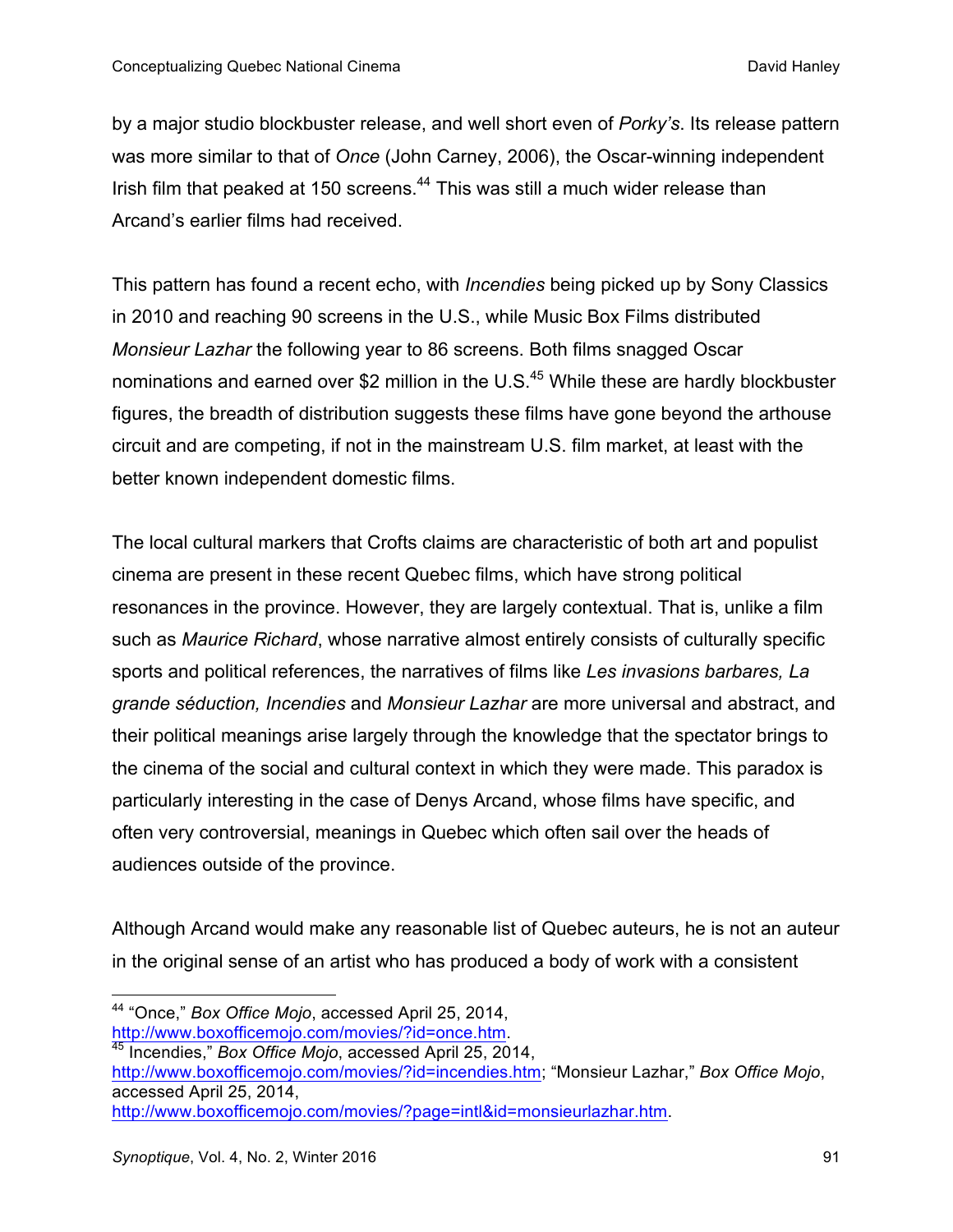visual style and uses his control of *mise-en-scène* to express his worldview. His films tend to look quite different from each other, making it difficult to describe him as a visual stylist. However, it is possible to trace some visual characteristics, particularly in his contrasting treatment of Quebec's urban and rural landscapes. While his work from the 1970s tends to look a little rougher than his later films, arguably a matter of budget and experience as much as anything else, Arcand's urban landscapes throughout tend to be anonymous and unmemorable. The few occasions when they are not, as in the view from the office of the lawyer-Satanic tempter in *Jésus de Montréal* or the reinvention of the Olympic Stadium as bureaucratic hell in *L'âge des ténèbres* (2007), the intention is either negative or satiric. On the other hand, it is possible to relate his increasingly gorgeously photographed and romanticized portrayals of Quebec's countryside, climaxing with Rémy's death in *Les invasions barbares* and Jean-Marc's epiphany in *L'âge des ténèbres*, to his increasingly pessimistic view of the Quebec constructed by its urban elite.

A stronger claim for Arcand as an auteur is based on his role as writer or co-writer on many of his projects, for he often returns to the same ideas and themes. This is particularly true of a series of films beginning with the documentary *Le confort et l'indifférence* (1981) that engage directly with the question of Quebec independence, and take on semi-autobiographical meanings as they specifically deal with the failure of Arcand's generation to achieve its historical project and the consequences of this for the province. What makes this cycle of films particularly interesting in this discussion is Arcand's use of the failure to achieve independence as a structuring absence that informs all the actions portrayed. It is this means of engagement with the issue that makes his films both intensely local and politically specific on one hand, but simultaneously universal and abstract enough on the other to make them exportable worldwide in a way that was unique, but has since been followed by a handful of films, with potential for more in the future.

While it is possible to find recurring themes and ideas running through all of Arcand's films, even those he did not write, this discussion is specifically concerned with *Le*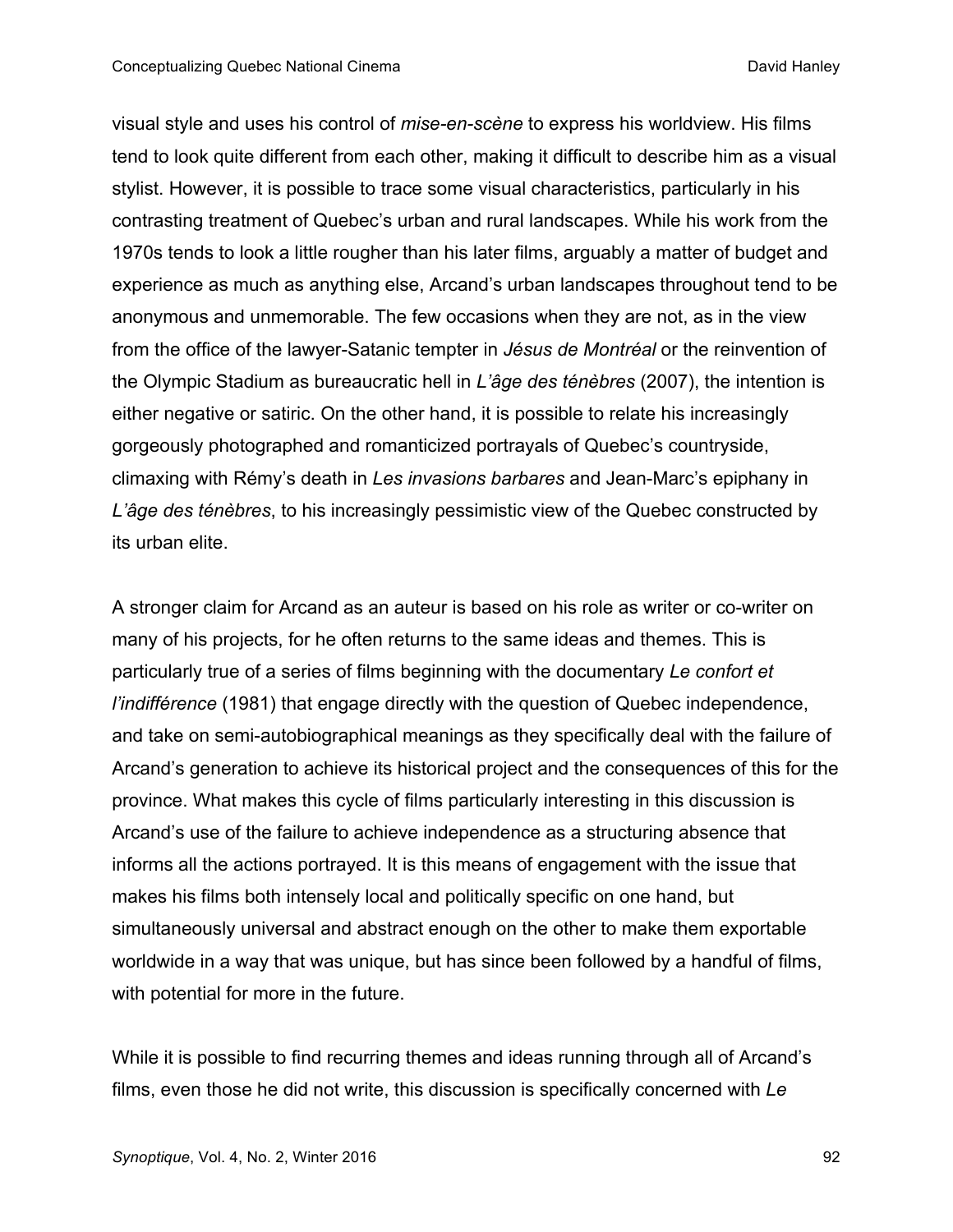*déclin de l'empire américain*, *Jésus de Montréal*, *Vue d'ailleurs* (1991), *Les invasions barbares* and *L'âge des ténèbres*, as they are the films that present an evolving portrait of Arcand's own class and generation, leaders of Quebec society who abandoned Roman Catholicism for the new religion of nationalism, only to find themselves lost and bewildered in the aftermath of the failed 1980 referendum, and sketches out the consequences for the province of his generation's failings. This discussion will touch on some of Arcand's earlier films to the extent that they engage with subject matter which becomes centrally important in his post-referendum cycle. However, this excludes consideration of the post-1980 films *Le crime d'Ovide Plouffe* (1984) and *Joyeux calvaire* (1996) because they lack the autobiographical flavour that comes with Arcand's focus on bourgeois boomers like himself, and the English-language films *Love and Human Remains* (1993) and *Stardom*, which fall out of the conversation not only for that reason, but also because their use of English removes the language barrier that affects international distribution of French-language films and, beyond that, leaves them outside this essay's definition of Quebec national cinema.

Because of the generational and autobiographical aspect of Arcand's referendum films, some biographical and historical information is useful in understanding his work. Arcand was born in 1941, and raised at a time when Quebec was immersed in a deeply conservative ethos built around a defensive nationalism. The passive acceptance of injustice and exploitation as long as it allowed for the survival of Roman Catholic and French-speaking Quebeckers as a people is an idea that Arcand has treated as central to the province's character. This reactionary ideology found expression in a handful of Quebec films made during the late 1940s and early 1950s, notably *La petite Aurore, l'enfant martyre* (Jean-Yves Bigras, 1952) and *Un homme et son péché* (Paul Gury, 1949), popular low-budget tales of rural suffering endured stoically in the hope of a better life in the next world.

Arcand's generation, particularly urban intellectuals like himself, was very much identified with the Quiet Revolution, a secularization of society which followed the election of a Liberal government in Quebec in 1960 after a long spell of conservative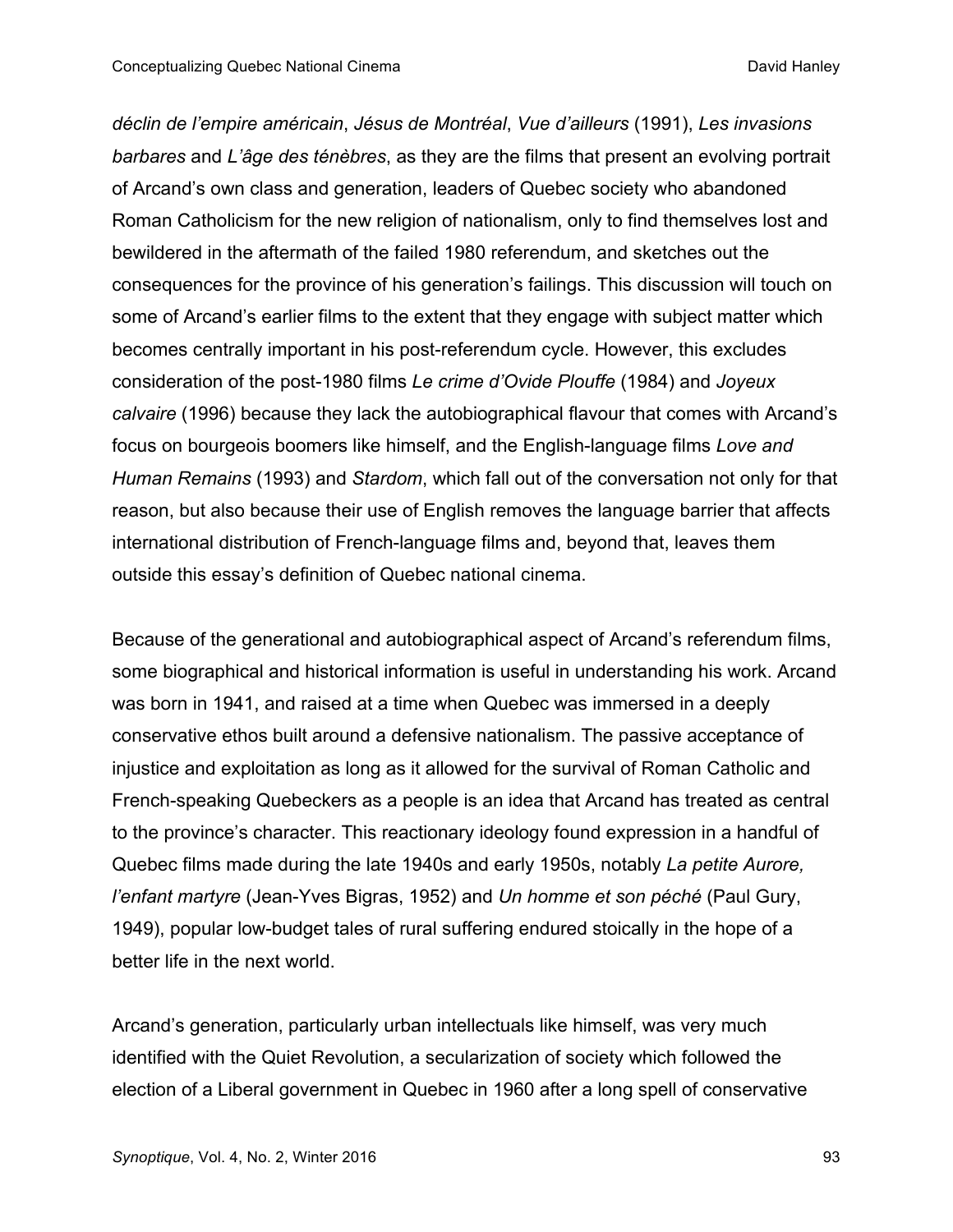rule. Having rejected the reactionary mores of the Roman Catholic Church and the defensive nationalism associated with it, many members of Arcand's generation embraced both leftist politics and a more assertive articulation of Quebec Francophone identity which between them they believed would leave Quebec less open to the economic exploitation that they claimed characterized the province before 1960. This new type of nationalism would come to embrace, in many cases, the goal of making Quebec an independent country. This goal was shared by Arcand and several of his fellow filmmakers at the federally funded National Film Board of Canada (NFB), where he began working in the early 1960s.

After spending several years "practicing" filmmaking on NFB documentaries whose content he did not control, Arcand was finally promised free rein on a documentary about Quebec's textile industry.<sup>46</sup> The title of *On est au coton* (1970-1976), literally translated, refers to the cotton used in textile mills; it is also a colloquial expression meaning "We're fed up!" However, while the textile industry at that time had among the worst paid workers and most miserable working conditions in the province, the documentary subjects were not nearly as fed up as the people filming them.<sup>47</sup> The result was less a leftist analysis of capitalist exploitation than an attack on the baffling passivity of Quebec's workers who declined to take up their part in the class struggle. The film was one of several at that time that ran into trouble with NFB management, who shelved it and only released an edited version in 1976, six years after it was finished, while a restored version was not publicly screened until 1994.<sup>48</sup>

After making one more documentary, Arcand left the NFB and made a trio of films that used genre tropes to critique Quebec society. The first of these, *La maudite galette* (1972), which can be roughly translated as "dirty loot," was a crime thriller about a lowlife couple who decide to rob their rich uncle with disastrous consequences that

<sup>&</sup>lt;sup>46</sup> Pierre Véronneau, "Alone and with Others, Denys Arcand's Destiny within the Quebec Cinematic and Cultural Context," *Auteur/Provocateur: The Films of Denys Arcand*. Ed. André Loiselle and Brian McIlroy (Westport: Greenwood Press, 1995), 14.

<sup>&</sup>lt;sup>47</sup> Véronneau, "Alone and with Others," 15. As Pierre Véronneau writes, Arcand ended up "making a film, not about rebellion, but about resignation" (15).

<sup>48</sup> Loiselle, *Denys Arcand's* Le déclin de l'empire américain *and* Les invasions barbares, 5.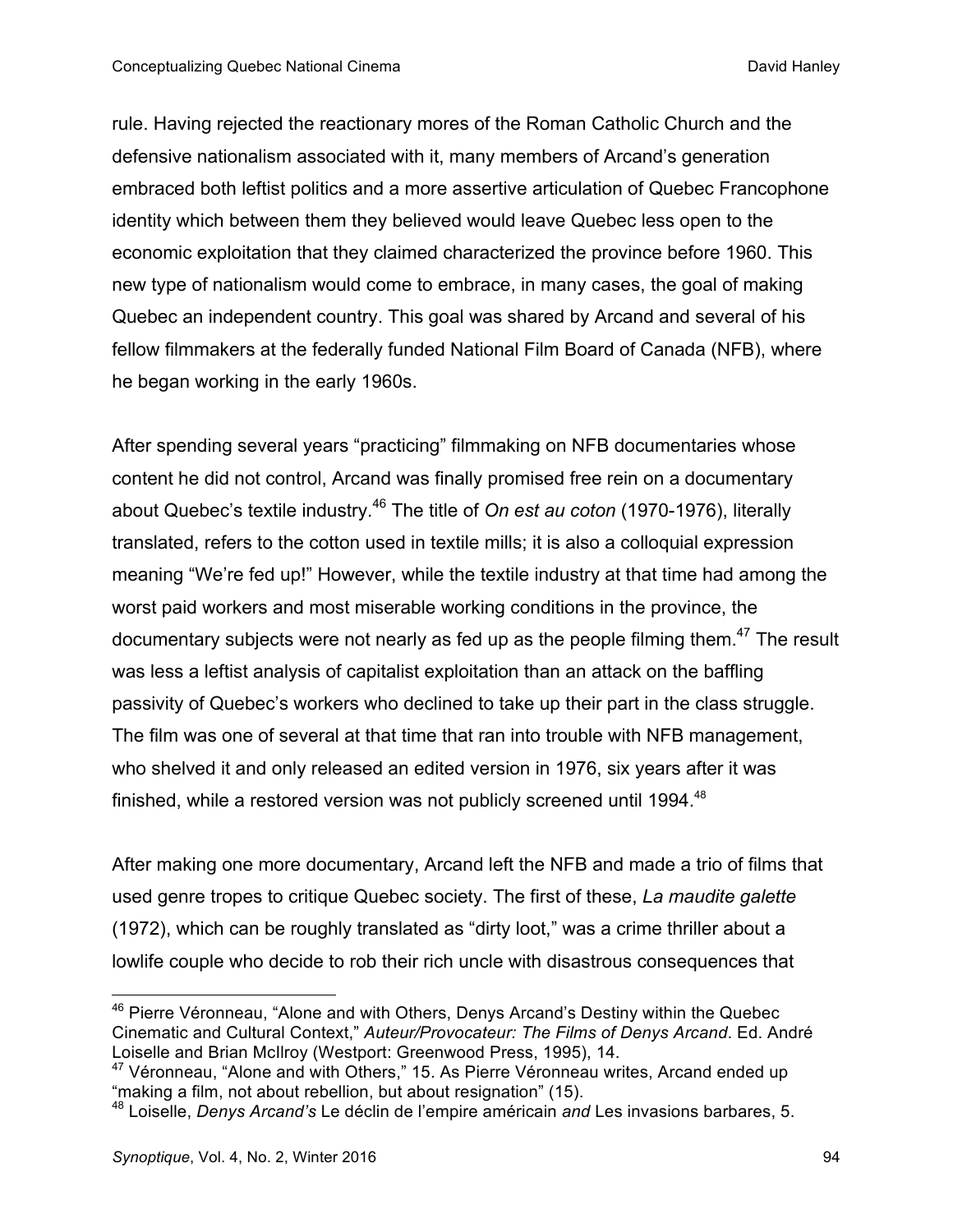offered a sour commentary on materialism in Quebec society. As André Loiselle and Brian McIlroy point out, the film "divides the working class into parallel sub-classes that prey on one another but never envision the possibility of uniting against an extradiegetic common enemy."<sup>49</sup> Arcand followed this with *Réjeanne Padovani* (1973), a topical exposé of political corruption in Montreal inspired by Suetonius' account of the decay of the Roman Empire, in which he mischievously cast lookalikes of then Montreal Mayor Jean Drapeau and then Quebec Premier Robert Bourassa in key roles. As politicians, businessmen and Mafia types party into the night, the only sympathetic character (Luce Guilbeault in the title role as the ex-wife of a corrupt building contractor) is taken away and murdered. The attack on a decadent materialist society with no counterbalance except a soon-to-be-murdered woman and a handful of ineffective leftist protestors is even more downbeat than his previous work. Pierre Véronneau writes about this film that "Arcand exposes many things that should upset the spectator – corruption, crime, etc – but since, as he sees it, there really is no class struggle in Quebec, only exploiters and exploitees happy with their fate, there is no point in trying to change it. It is a politicized cinema minus the militant dimension."50 His next film, *Gina* (1975), is a rape-revenge story which features a film crew giving up their leftist documentary on exploited workers in order to make something more commercial, a stripper (the title character) gang raped by locals in snowmobile outfits to the tune of "O Canada" on a motel television, and a gangster's gruesome revenge on the rapists. Critics were horrified, and the film was unfairly dismissed as a nihilist dead end whose unpopularity prevented Arcand from directing again for several years.

Arcand's next realized project as director was *Le confort et l'indifference*, a documentary examining the 1980 referendum on Quebec sovereignty. Arcand was a supporter of Quebec independence, and the electorate's decisive rejection of the watered down option of sovereignty-association was a profound shock.<sup>51</sup> In his film. Arcand offered an analysis, inspired by Machiavelli, which attributed the referendum

<sup>49</sup> André Loiselle and Brian McIlroy, "Introduction," *Auteur/Provocateur: The Films of Denys Arcand*. Ed. André Loiselle et al. (Westport: Greenwood Press, 1995), 3.

<sup>&</sup>lt;sup>50</sup> Pierre Véronneau, "Alone and with Others," 19.

<sup>51</sup> Véronneau, 21.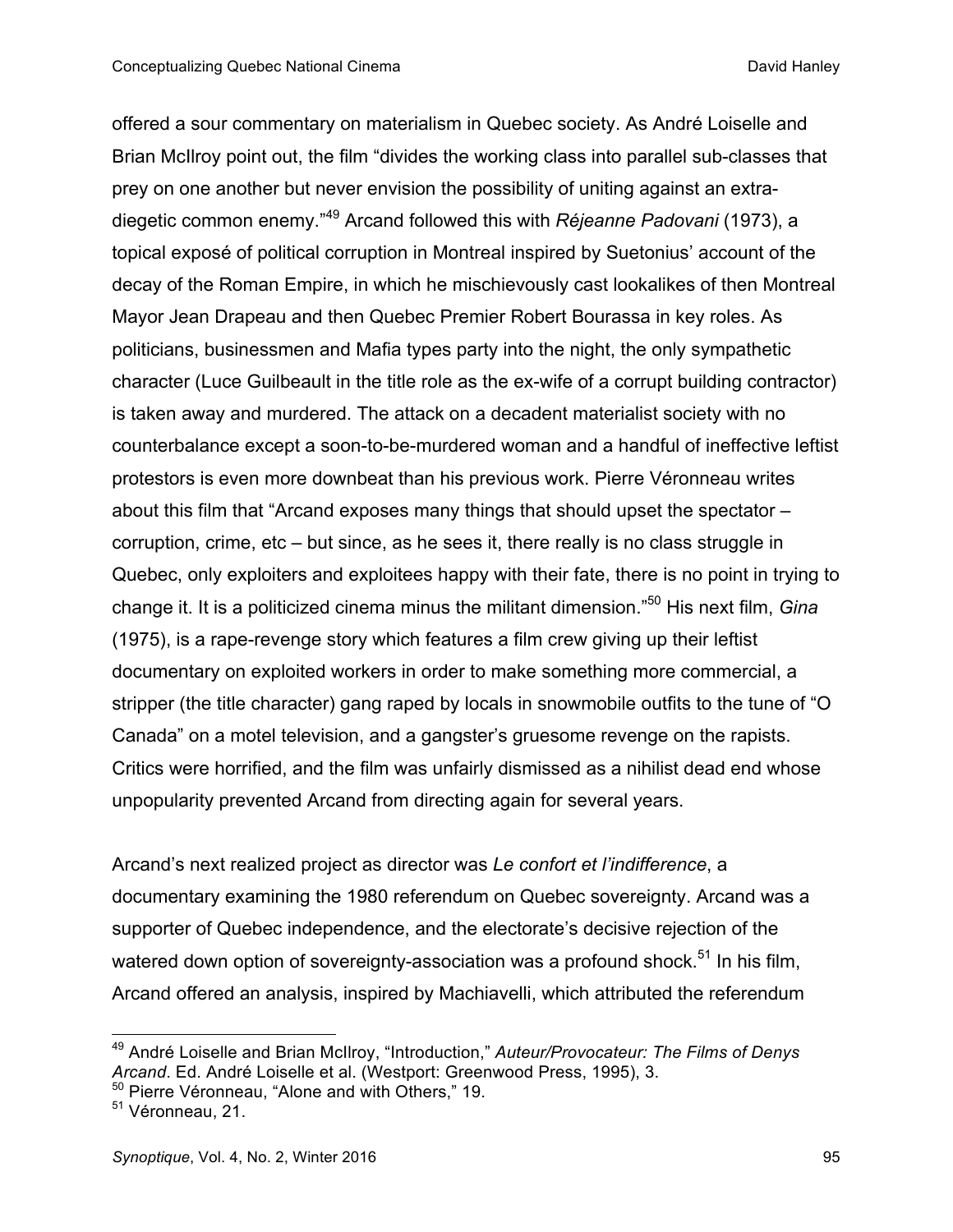defeat to Quebeckers' addiction to "comfort" (materialism) and "indifference" (apathy, or perhaps passivity). Arcand argued that Quebeckers were "spoiled by the crumbs of American wealth," and would therefore "never take the risk of losing whatever little they have in order to achieve some distant promise of freedom."<sup>52</sup> Some sovereignists have pronounced the film "brilliant,"<sup>53</sup> but nationalist intellectual and political commentator Lise Bissonnette wrote a scorching critique, calling it "an insulting film by intellectuals against the little people who voted NO" and claiming that Arcand "says to the people that they are stupid and cowardly and makes himself appear courageous for saying it."<sup>54</sup>

Whatever its shortcomings, *Le confort* is key to understanding Arcand's later work. In a 1982 interview, Arcand told *Le Devoir*: "I don't have dreams and I don't know many people who do. I don't see a dream for Quebec anymore."55 For Arcand, the referendum loss killed the dream of a generation. He would soon be examining what a society without dreams looks like.

#### **Arcand's Post-Referendum Film Cycle**

*Le déclin de l'empire américain* is the definitive portrait of post-referendum Quebec, chronicling the disengagement from politics of Arcand's generation and its embrace of hedonism. There is no mention of the referendum, but this is a structuring absence that informs everything that takes place. Arcand once told an interviewer that "In Canada, nothing ever happens. Canada has always been on the margin of everything."<sup>56</sup> For Arcand, Quebeckers had an opportunity to make history in 1980, but instead voted to be Canadian, opting for the material benefits of being an appendage to the U.S. instead of

<sup>52</sup> Véronneau, 13.

<sup>53</sup> Josée Legault, "Movie Says Much About Quebec Today," *The Montreal Gazette*, May 16, 2003, accessed April 23, 2014, http://www.vigile.net/archives/ds-actu/docs3/03-5-16- 1.html#mgjl. <sup>54</sup> Lise Bissonnette, "La vengeance et le mépris," *Le devoir*, January 30, 1982, 12; Lise

Bissonnette, "Denys Arcand and 'Le confort et l'indifference.'" Trans. Ron Burnett. *Ciné-Tracts* 4.4 (1982), 74-76.

<sup>55</sup> La Rochelle, *Denys Arcand*, 19.

<sup>&</sup>lt;sup>56</sup> André Loiselle, "I Only Know Where I Come From, Not Where I'm Going: A Conversation with Denys Arcand," in *Auteur/Provocateur: The Films of Denys Arcand*, ed. André Loiselle et al. (Westport: Greenwood Press, 1995), 154.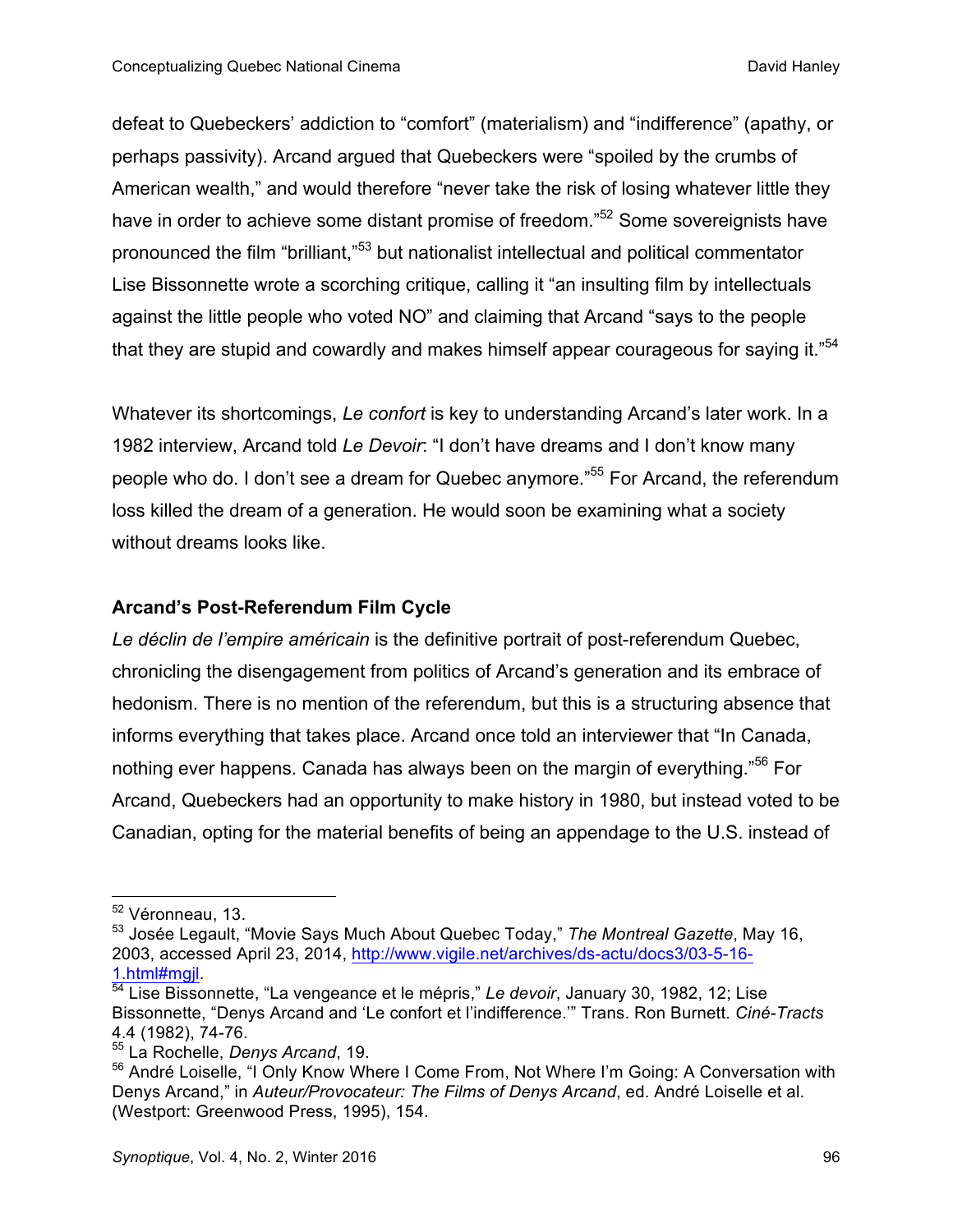the certain risks and hypothetical rewards that might come with independence. As Loiselle argues:

"[t]hese characters are rich and comfortable because they benefit from the wealth of America – they live 'off the crumbs of the American table.' Quebecers, like the rest of Canadians, are to Americans what the Etruscans were to the Romans: a marginal parasitic nation that could profit from the wealth of the neighbouring empire."<sup>57</sup>

This sense of choosing to be peripheral to history is reinforced by the film's idea that when empires decay, the rot begins at the extremities.

A closer analysis of *Le déclin* reveals how precise a portrait Arcand provides of postreferendum Quebec. The film opens with a history professor explaining her theory that in virile societies people are willing to make sacrifices and defer happiness for the common good. Individual gratification only becomes a priority when a society begins to fail; therefore personal happiness is inevitably linked to decline. Again, nobody in the film brings up the question of Quebec sovereignty, but, as Loiselle writes, "[t]he pulverization of the dominant nationalist narrative triggered a multiplicity of other priorities among the population of Quebec, including a great fervor for personal 'comfort.'"58 Quebec audiences in 1986 would have had no trouble coming up with an example of a society that had given up a collective dream and was now focusing on individual desires.

Yet while the film has fun with its characters' sexual activities, Arcand has described hedonism as "a dead end" that "leads nowhere."<sup>59</sup> For all their incessant talk of sex, the characters seem to get relatively little pleasure from it, and require ever more extreme behaviour to achieve a sexual frisson, from sleeping with each other's partners to attending swinger's clubs for sex with strangers to sado-masochistic whipping, the last an intriguing echo of a scene of a nun whipping herself Arcand was forced to cut from his 1965 documentary *Ville-Marie*. If nationalism had replaced religion in 1960s and 70's Quebec, then hedonism had now replaced nationalism, with similarly unfulfilling results.

<sup>57</sup> Loiselle, *Denys Arcand's* Le déclin de l'empire américain *and* Les invasions barbares, 20.

<sup>&</sup>lt;sup>58</sup> Loiselle, 66.

<sup>&</sup>lt;sup>59</sup> Loiselle, "I Only Know Where I Come From, Not Where I'm Going," 154.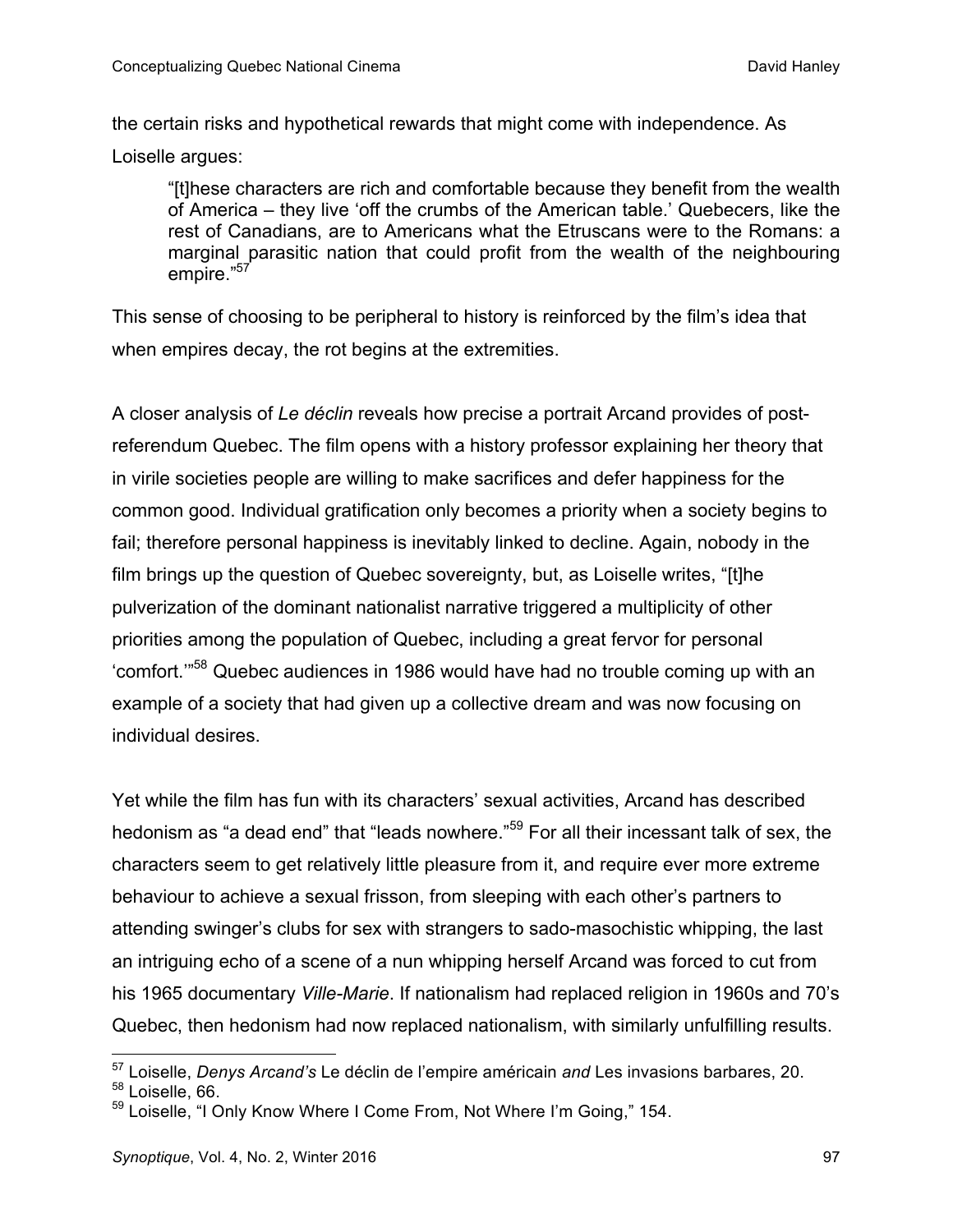This is the source of what Bart Testa calls the "corrosive bitterness veiled so poorly in the comedy,"<sup>60</sup> and the absence of any talk of the future. Beneath its bright chatter, the film is deeply sad and pessimistic.

*Le déclin de l'empire américain* was clearly Arcand's most ambitious film to that point, and it breaks from his previous work in ways that made it more exportable. While Arcand's earlier films had been grim stories spiced with flashes of black humour, *Le déclin* was, despite its underlying gloominess, often very funny. And it was funny about a universal subject, sex and male-female relations. Instead of Arcand's usual alienated lumpenproletarians, the characters were now bourgeois types, much like Arcand himself. While their portrayal is hardly uncritical, they are far more witty and charming than any he had presented before. In addition, the actors spoke standard French rather than *joual* (an urban, primarily working class, French slang unique to Quebec), which since the 1960s had been the dominant mode in Quebec films as a conscious attempt by artists to create and assert a distinct Quebec identity.<sup>61</sup> But Arcand knew these bourgeois intellectuals would not be speaking *joual*. A consequence of this use of standard French is that it removed a distancing language barrier and allowed the film to be more easily received by audiences in France.<sup>62</sup>

French critics welcomed *Le déclin* as a witty, upscale sex comedy in the manner of Eric Rohmer or Woody Allen.<sup>63</sup> There were also comparisons to *The Big Chill* (Lawrence Kasdan, 1983), with Arcand's sharp-eyed and downbeat assessment of a generation who failed to complete its generational project transformed, outside of its original context, into a more generalized narrative of baby boomers who have traded their 60's idealism for consumerism. According to Denis Bachand, this was central to the film's

<sup>60</sup> Bart Testa, "Arcand's Double-Twist Allegory: *Jesus of Montreal*," in *Auteur/Provocateur: The Films of Denys Arcand*, ed. André Loiselle et al. (Westport: Greenwood Press, 1995), 103.

<sup>61</sup> Loiselle, *Denys Arcand's* Le déclin de l'empire américain *and* Les invasions barbares, 19. <sup>62</sup> Loiselle, 20.

<sup>&</sup>lt;sup>63</sup> Denis Bachand, "Entre l'écho des voisins et celui des cousins: Les voix croisées de la reception critique des films de Denys Arcand aux États-Unis et en France," *Cinémas* 7.3 (1997), 124.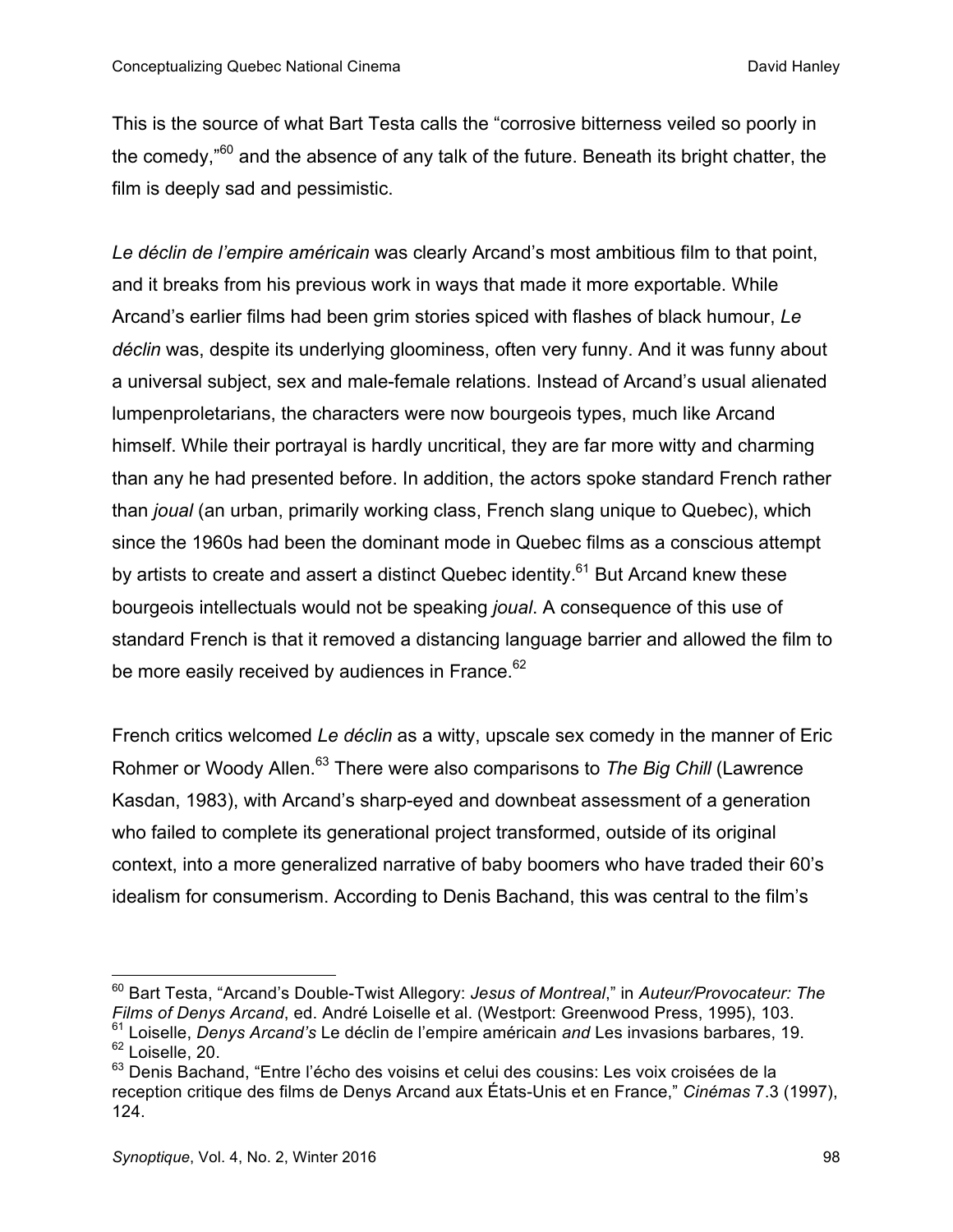success in the U.S.<sup>64</sup> However, while *The Big Chill* included specific references to the Civil Rights movement and the Vietnam War, the restricting of Quebec's political context to a structuring absence allowed Arcand's film to become akin to a blank screen upon which international viewers could project their own histories.

Critics in France and the U.S. responded differently to the film. In France, it was received as an example of what Crofts calls the "European commercial film," which mixes elements of the art and populist films to compete in domestic markets against Hollywood, but may turn up, depoliticized and stripped of its cultural specificity, in the U.S. as an art film.<sup>65</sup> This does not quite describe *Le déclin*, since the cultural signifiers Crofts claims are central to both art and populist cinema are absent. That is, while Arcand's film is very politically and culturally specific, it crosses borders because these specificities are invisible to those unaware of the context in which it was made. In the U.S., it was received as a European-style art film, having both the whiff of sex and generalized humanism that Crofts claims gives them their appeal, but the language barrier (overcome, in the case of France) still confined it to the arthouse circuit.<sup>66</sup>

There was some confusion among U.S. critics about the title, with Stanley Kauffman asking in *The New Republic* why it wasn't called "The Decline of the North American Empire," since it was made in Canada. $67$  Peter Wilkins explains this response from Kauffman and a number of other critics by suggesting that "Americans do not see themselves as having any imperial control over Canada" and "have difficulty seeing how this group of French-Canadian academics participates in the American empire.<sup>"68</sup> The film's politics were in this sense obscure enough to American audiences that even as normally astute a critic as J. Hoberman of *The Village Voice* could claim that the film

 $64$  Ibid.

<sup>&</sup>lt;sup>65</sup> Crofts, "Reconceptualizing National Cinema/s," 39-40.

<sup>&</sup>lt;sup>66</sup> Bachand, "Entre l'écho des voisins et celui des cousins," 124.

<sup>67</sup> Peter Wilkins, "No Big Picture: Arcand and His U.S. Critics," in *Auteur/Provocateur: The Films of Denys Arcand*, Ed. André Loiselle and Brian McIlroy (Westport: Greenwood Press, 1995), 113.

<sup>&</sup>lt;sup>68</sup> Wilkins, "No Big Picture," 116-117.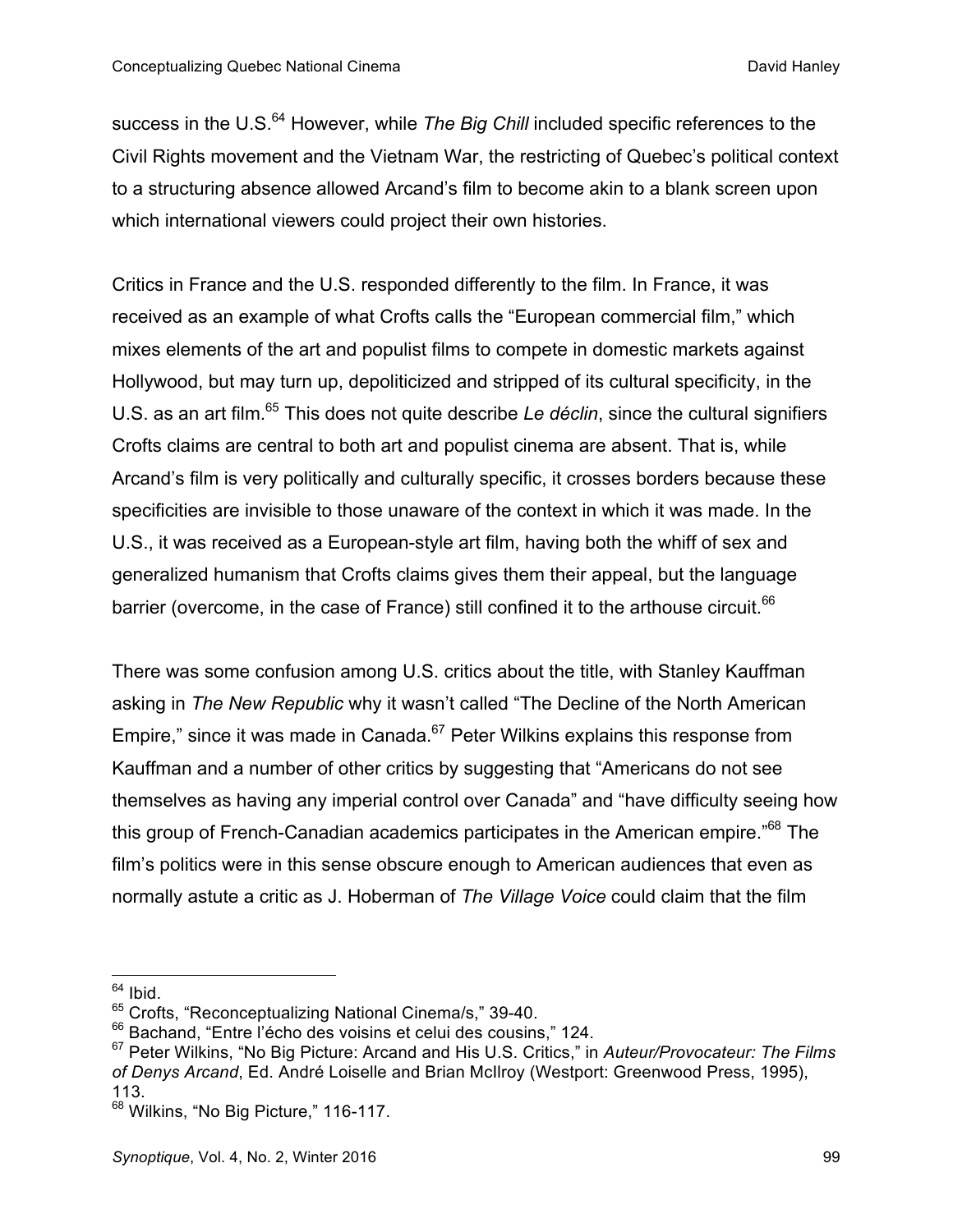was "so de-natured it might have been produced anywhere."<sup>69</sup> Clearly, the film was comprehensible enough on a surface level to be enjoyed by anybody, but just as clearly not in the same way as it is in Quebec.

Arcand's next film, *Jésus de Montréal*, dealt with a charismatic actor who returns to Montreal to stage the Passion of Christ, and gathers a troupe of followers whose unorthodox production challenges and offends Church authorities in ways that echo the Gospels. Although on the surface it seems a religious allegory that satirizes contemporary society, Testa argues this is "naïve" since Arcand "has persistently subjected religion, and Catholicism in particular, to mockery and derision."<sup>70</sup> Testa agrees with Loiselle and McIlroy, who identify the narrative's central conflict as between artists, led by the Christ-like actor Daniel, and corruptors of art, led by Father Leclerc (the priest who originally commissions the production).<sup>71</sup>

Without denying that the elements Testa, Loiselle and McIlroy ascribe to the film are present, there is another, more culturally specific reading. The Quebec presented in this film is essentially the same as that of *Le déclin*: without ideals or history, and consumed by hedonism and materialism. Returning from an extended period abroad, Daniel finds his former comrades dispersed and demoralized. Again, while the 1980 referendum is never mentioned, it remains a structuring absence, as the loss of idealism in society mirrors the situation in *Le déclin*. His rekindling of their dreams and the enthusiastic response he receives is not an answer to the question "What would happen if Christ returned?"; rather, it answers the question what would happen if the 1980 referendum was rerun. The answer is provided in the conversation between Daniel and Father Leclerc. Although sympathetic, Leclerc will not risk his Church sinecure to support Daniel's production. That is, he rejects Daniel's vision in exactly the same terms as Arcand ascribes to the No voters in *Le confort et l'indifférence*. The subsequent events, with Daniel literally crushed under a giant crucifix, is an allegorical replay of the 1980 referendum, or at least Arcand's vision of it. The coda, in which some of the actors are

<sup>69</sup> Wilkins, 119.

<sup>&</sup>lt;sup>70</sup> Testa, "Arcand's Double-Twist Allegory," 91.

 $71$  Loiselle and McIlroy, "Introduction," 5.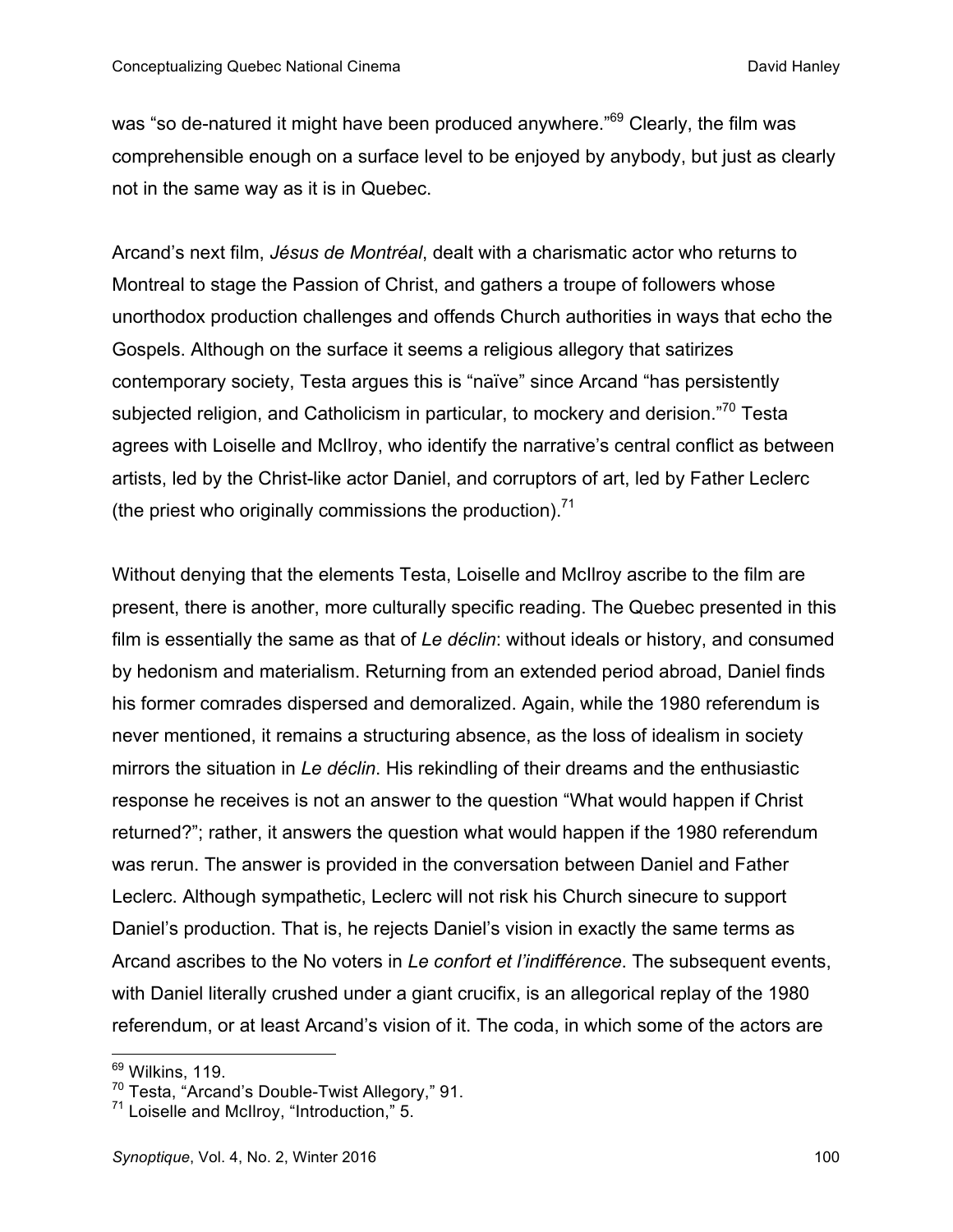co-opted by the establishment to found a theatre in Daniel's name, but implicitly lacking his idealism, is on one level a reference to the Catholic Church, but, on another, a sardonic jab at the Parti Québécois, the nationalist political party which had remained in power after losing the 1980 referendum by promising "good government" and deferring the question of Quebec independence, theoretically its *raison d'être*.

According to Bachand, most U.S. critics treated the film as a religious allegory or a generalized social critique.<sup>72</sup> For example, Roger Ebert praised it as "an original and uncompromising attempt to explore what really might happen, if the spirit of Jesus were to walk among us in these timid and materialistic times."<sup>73</sup> Not knowing about Arcand and his generation's history of anti-clericalism or Quebec's post-referendum political context made it seem natural for U.S. critics to look at the story's universal aspects. However, perhaps Arcand wasn't trying to be universal at all. As Peter Wilkins writes, "[t]his Jesus is specifically located in Montreal, immediately creating a tension between Christ's supposed universality as the savior of humanity and the particularity of a city in Canada. The U.S. critics avoid the question of this particularity.<sup>"74</sup> It is, in fact, the very invisibility of this particularity that made the film exportable to the U.S.

*Vue d'ailleurs*, a short film Arcand directed as part of the compendium film *Montreal vu par . . .* (1991), is a sort of companion piece to *Jésus de Montréal*. While Arcand's naming his film *Jésus de Montréal* deliberately limited its universality, it also carried the implicit assumption that Montreal was as far from the seat of real power in today's world as Nazareth or Jerusalem was from Rome during biblical times. *Vue d'ailleurs*, which can be roughly translated as "view from abroad," picks up on this by presenting a couple who recall their diplomatic posting in Montreal years earlier and relate an anecdote of them making love on a Westmount lawn and climaxing just as an  $F L Q^{75}$  bomb explodes

<sup>72</sup> Bachand, "Entre l'écho des voisins et celui des cousins," 125-129.

 $73$  Ibid.

<sup>&</sup>lt;sup>74</sup> Wilkins, "No Big Picture," 123.

 $75$  The Front de libération du Québec, or Quebec Liberation Front, was a Montreal-based urban terrorist group that advocated Quebec independence. Members carried out a series of bombings during the 1960s, and their activities climaxed with the events of the October Crisis in 1970.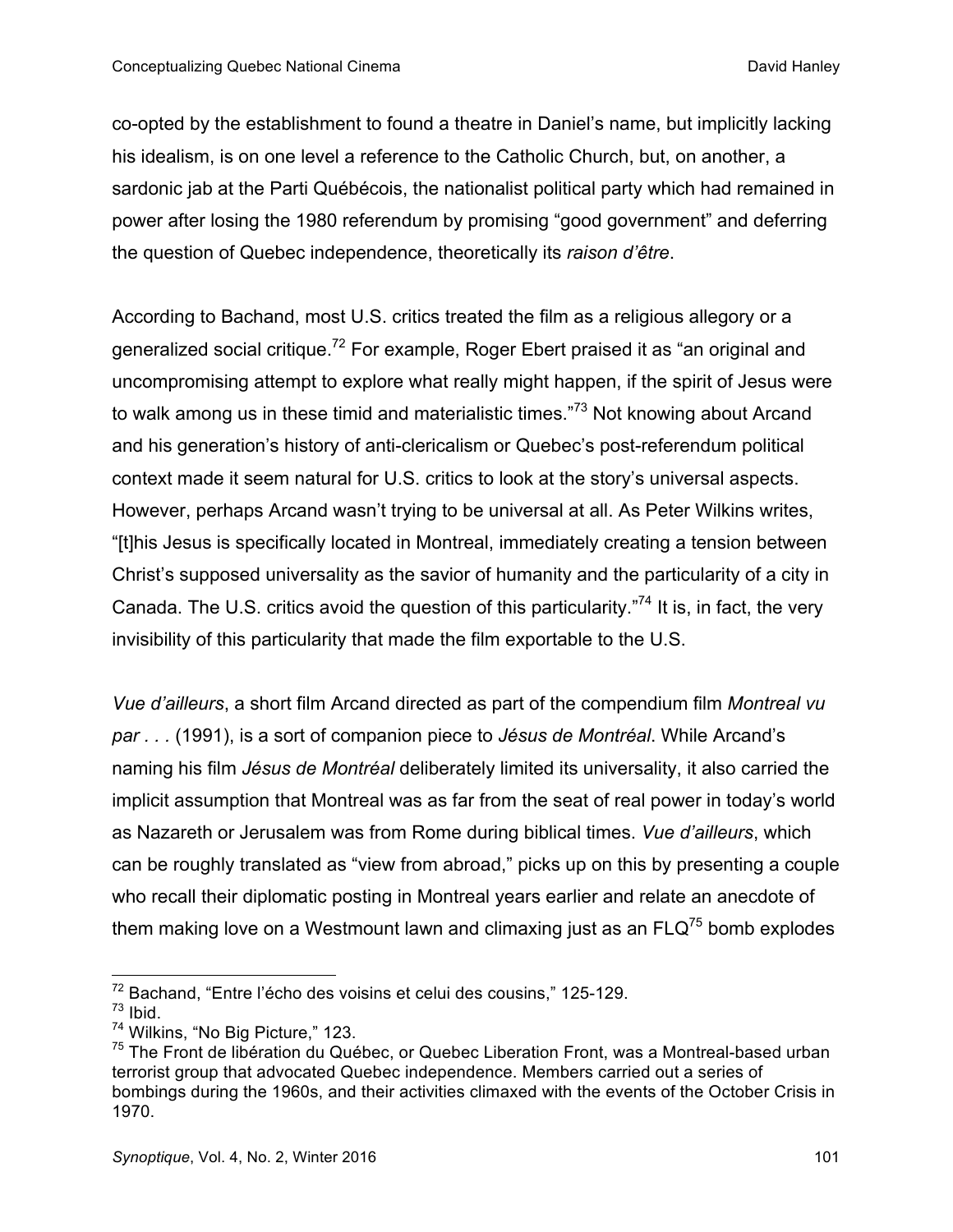nearby. A droll, iconoclastic retelling of the FLQ years as a fondly remembered sexual anecdote that took place in a charming backwater, the couple's inability to recall what the letters FLQ stood for reinforced how inconsequential the storms and alarms of Quebec might seem from an outsider's perspective.

During the 1990s, Arcand made three feature films, including two in English, but it was not until 2003 that he returned to his cycle of films about the state of Quebec and his generation with *Les invasions barbares*. In the 13 years since *Vue d'ailleurs*, there had been a shift in Quebec culture. The narrow defeat of the sovereignty option in a second referendum in 1995 had been followed by a wave of nostalgia in the province's literature, music and cinema. As Loiselle argues, "nostalgia and a fixation on ancestral roots have become the dominant ethos in the province since the 1990s. Finding the lost father seems to have become a central metaphor for the Québécois search for an identity anchored in the past. $176$  Films that reflect this partial rehabilitation of the era before 1960, which had typically been labeled *la grande noirceur* ("great darkness"), include nostalgic biographies of Maurice Richard, Alys Robi and Louis Cyr, and extremely popular remakes of notorious reactionary rural dramas *Aurore* and *Séraphin, un homme et son péché*. Most of these also revived the truism that the "real" Quebec was in the regions outside of Montreal. *Les invasions barbares* shares some of the characteristics of these films, particularly in its father-son generational reconciliation and in the father's decision to return to the countryside to die.

However, *Les invasions barbares* is significantly less nostalgic than other films of this period, since it portrays the characters from *Le déclin* that it now revisits after seventeen years as a failed generation. The ultimately sentimental reuniting of friends and reconciliation of generations that are the film's main concerns suggest that Arcand's generation is not only condemned, but also forgiven. In a key scene, the old friends pass around a joint while reminiscing over the foolish ideologies they followed when they were young, from Maoism to post-structuralism . . . to Quebec independence. Arcand has revised the analysis he provided in *Le confort et l'indifférence*; he now

<sup>76</sup> Loiselle, *Denys Arcand's* Le déclin de l'empire américain *and* Les invasions barbares, 150.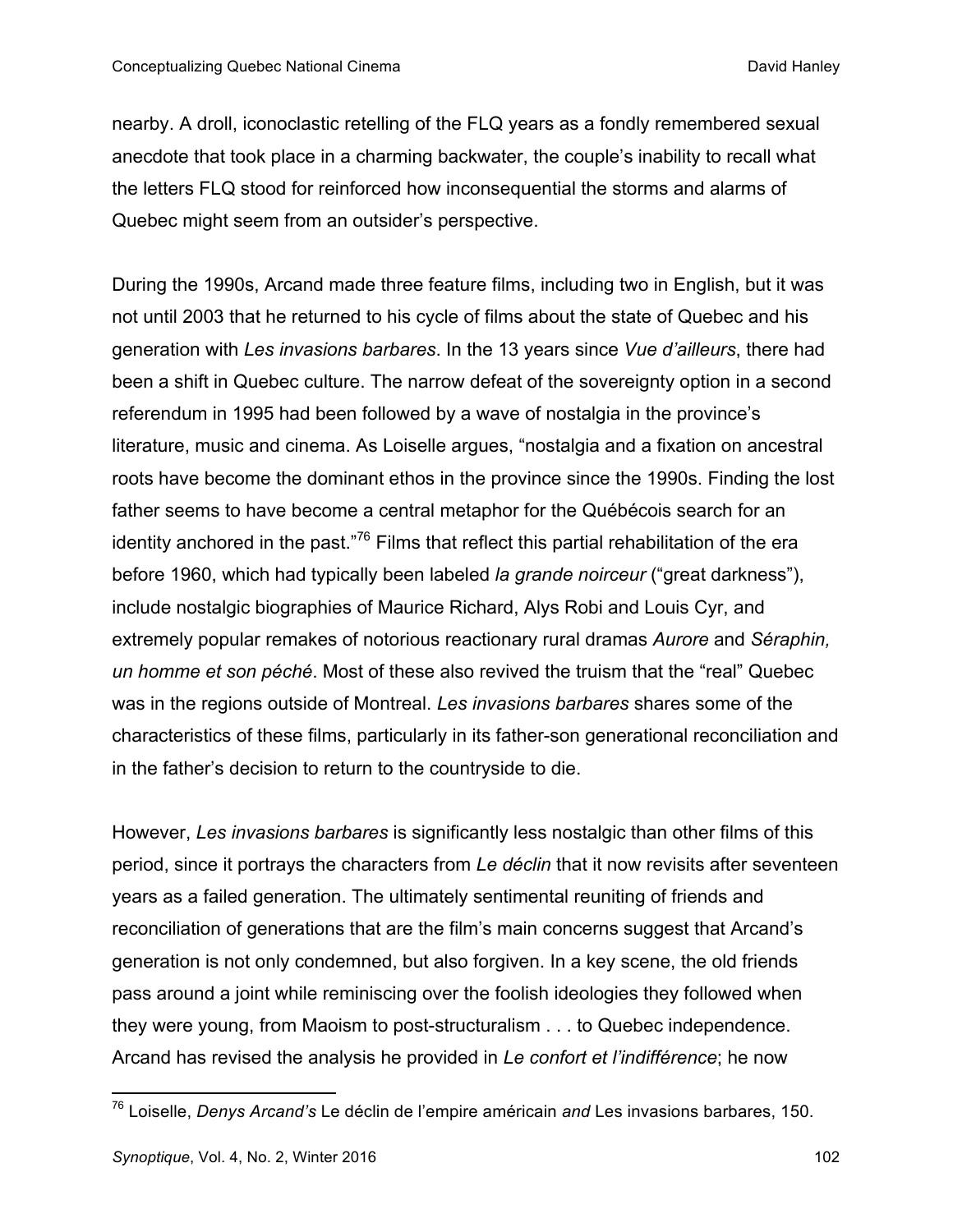points the finger of blame at the generation of bourgeois intellectuals who failed, not because (or at least not solely because) of the addiction to materialism and passivity of the masses, but because those belonging to his class and generation lacked true conviction. This scathing condemnation is, however, accompanied by a rueful forgiveness. Arcand has said that "while Canada might not have a very exciting history, there is a sense of peacefulness and serenity here; an immanent happiness that no one 'talks' about, but that is communicated through images of the landscape, of nature, of the beautiful houses that the characters inhabit. It is also in the friendship that unites these people."<sup>77</sup> Despite their failings, the dying Rémy and his friends had reconciled themselves with their weaknesses and given up the pointless hedonism that was the focus of *Le déclin*, instead finding solace in life's small, quotidian pleasures: good food, fine wine, the glory of nature, the ties of family and friendship.

This does not mean Arcand excuses them entirely. The legacy of their failure is a wrecked society with a health system in shambles, corrupt unions, an incompetent bureaucracy and ineffectual police. By failing to achieve independence for Quebec, Rémy (and Arcand) and his friends' generation left the province open to the forces of globalization and everybody with any talent or spirit has left. Rémy's son is an international financier living in Europe, while his daughter spends her life on the high seas, delivering yachts. The American empire has continued to decline, and the barbarians, having overrun peripheries like Quebec, now strike at the heart of the empire, which is how the 9/11 attacks (which occurred during the filming of *Les invasions barbares*) are described. In *Le déclin*, there was no talk of the future. There is some talk of the future here, but only for those who leave. As Loiselle writes, "Rémy's death is nothing less than an analogy for the death of Quebec."<sup>78</sup>

The film's political implications were clear to Quebec audiences. Sovereignist pundit Josée Legault, while disputing its conclusions, considered it an accurate portrayal of Quebec's narcissistic elites in the aftermath of the 1995 referendum. She describes the

<sup>&</sup>lt;sup>77</sup> Loiselle, "I Only Know Where I Come From, Not Where I'm Going," 154.

<sup>78</sup> Loiselle, *Denys Arcand's* Le déclin de l'empire américain *and* Les invasions barbares, 89.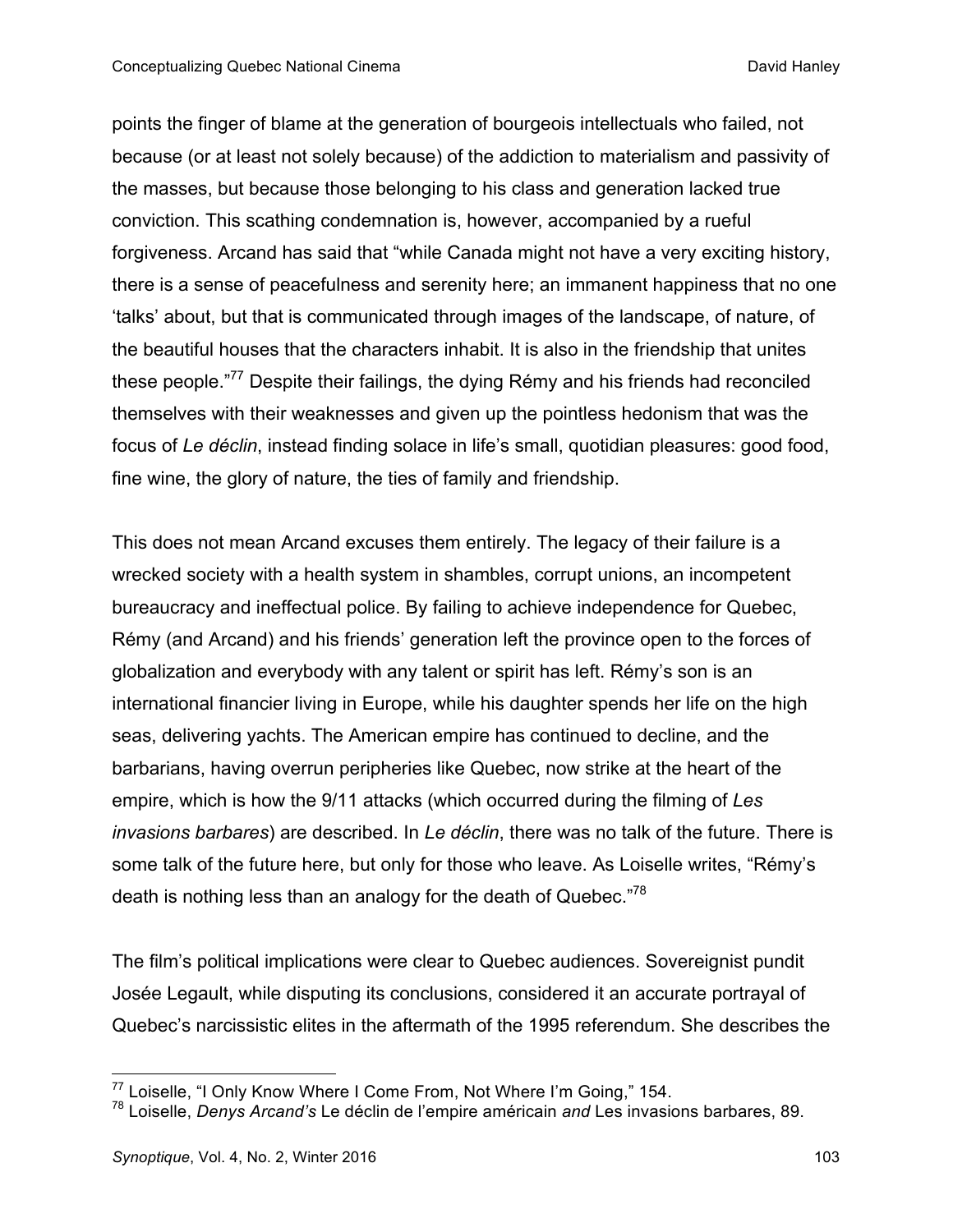film as a portrait of those "francophone, Quebec baby boomers who control most of the levers of political and economic power here," who "used to dream of an independent Quebec but now look at it as either a lost battle, a danger to their material well-being, or simply too much trouble to achieve."<sup>79</sup> Significantly, this is achieved with only one brief mention of sovereignty, again relying on the contextual knowledge of the domestic audience to provide the political resonance.

Once again, this political dimension disappears when it crosses borders. For example, the New York *Times*' A.O. Scott assumed the title was a straightforward reference to 9/11 and the film a humanist tale about generational reconciliation involving ex-radical baby boomers and their Reaganite offspring.<sup>80</sup> This was true of European reaction too: where Arcand considers *Les invasions barbares* a "sad film," it was celebrated at Cannes as "hopeful."81 This type of reception by foreign audiences is shared by *Monsieur Lazhar*, whose political implications would be unnoticeable to anyone not following Quebec's debate over the "reasonable accommodation" of immigrants. The use of an elliptical rather than explicit approach to political and cultural questions may be an avenue future Quebec productions will take to gain international audiences.

*L'âge de ténèbres*, the final film of Arcand's generational cycle, acts as a bitter coda. Quebec is even more of a shambles. The protagonist, Jean-Marc, is a baby boomer turned ineffectual bureaucrat. "When I was young," he says, "I marched for independence. Now I shuffle papers." On his journey through contemporary Montreal, Jean-Marc finds a people who, like him, are without hopes or dreams and retreat into fantasy, despair or mindless consumerism. Arcand's solution is to have Jean-Marc return to the countryside, where he finds solace and rejuvenation through contact with his ancestral soil and, in the final scene, experiences a moment of transcendent happiness through the simple act of peeling an apple. This mixture of bitter attacks on

<sup>&</sup>lt;sup>79</sup> Legault, "Movie Says Much About Quebec Today."

<sup>80</sup> A.O. Scott, "The Barbarian Invasions," *New York Times*, October 17, 2003, accessed April 27, 2014, http://www.nytimes.com/movie/review?res=9F01E6DF143EF934A25753C1A9659C8B63.<br><sup>81</sup> Loiselle, *Denys Arcand's* Le déclin de l'empire américain *and* Les invasions barbares, 252.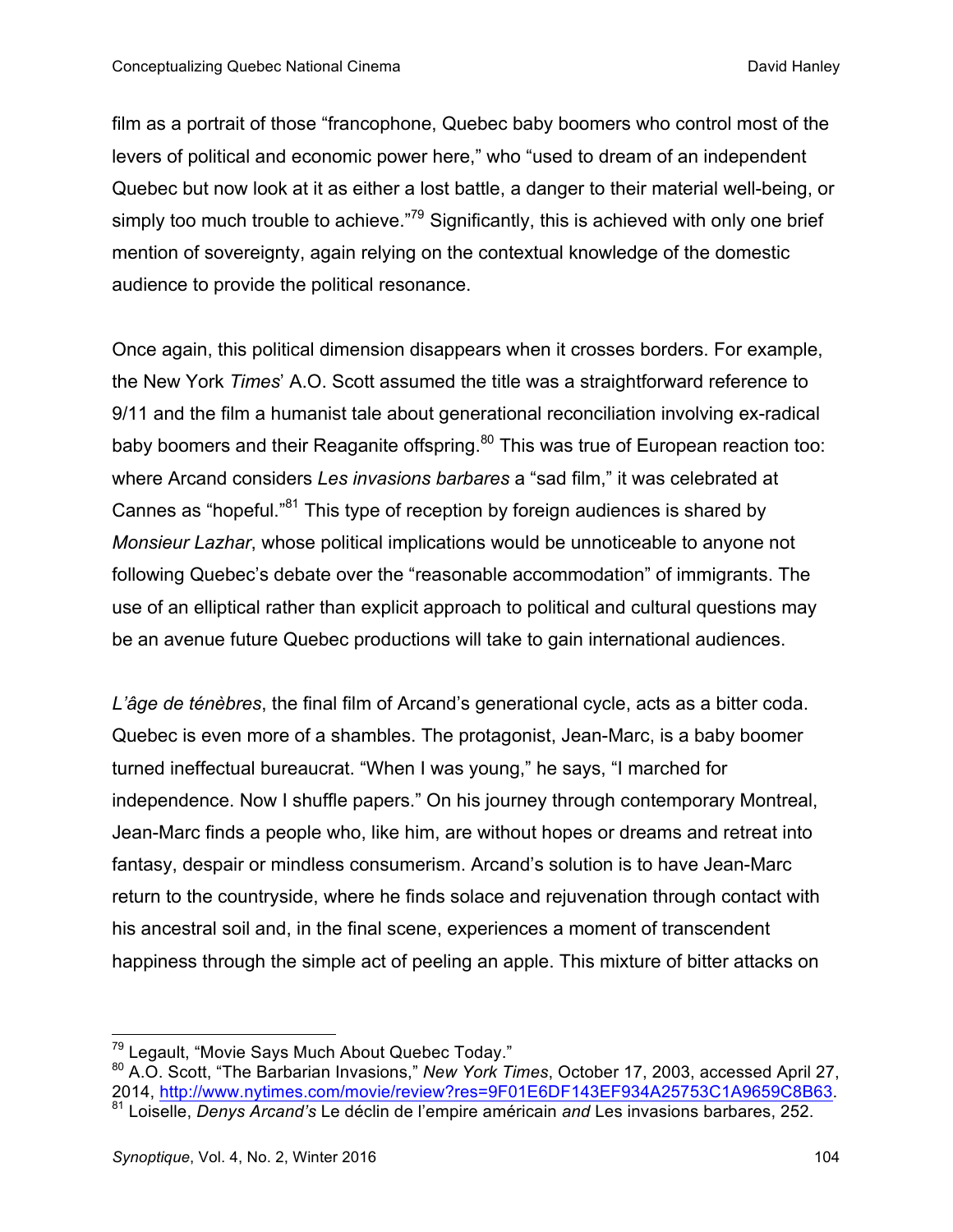contemporary society and simplistic conservative retreat was an unexpected turn for Arcand that was unpopular in Quebec and barely released outside the province.

Arcand's most recent film, *Le règne de la beauté* (2014), picks up on some of the themes that characterized his generational cycle. The protagonist is Luc (Éric Bruneau), an architect whose talent and ambition, like that of the "barbarian" financier son played by Stéphane Rousseau in *Les invasions barbares*, is too large for the backwater Quebec has become. While the province's urban spaces continue to get short shrift (Quebec City is portrayed as an incestuous small town where Luc's attempts to have an adulterous fling are complicated by his inability to go anywhere without being recognized), the beautifully photographed countryside is no longer idealized. It is instead identified with Luc's lovely but mentally unstable wife, a former athlete who lacked the talent, unlike Luc, to attain world-class level. The film's version of Quebec may be beautiful, but it can only hold him back or even drag him down. As the film's flashback structure shows Luc in the future as a famous architect accepting a prestigious international award and married to a Spaniard, it does not suggest that Arcand's view that there is no place in modern Quebec for the ambitious has changed much since *Les invasions barbares*. The film's main novelty is that Arcand abandons his own generation to introduce a set of younger characters, only to reveal that he doesn't find this younger generation very interesting or sympathetic, and does not seem to have much to say about them either. *Le règne de la beauté* sold just over 40,000 tickets in Quebec, earning roughly \$300,000 in box office receipts, far short of its \$7.5 million budget, with little in the way of distribution outside the province to make up the difference.<sup>82</sup> The good news for Arcand is that, if the province's current financing practices continue, the international prestige he has earned over his career should make it possible to gain financing for his next one.

#### **Conclusion**

In this essay, I have been less concerned with justifying the status of Quebec's film industry as a national cinema through the identification of consistent themes than by

<sup>&</sup>lt;u> 1989 - Johann Stein, fransk politik (d. 1989)</u> <sup>82</sup> Ramond, "Page box office."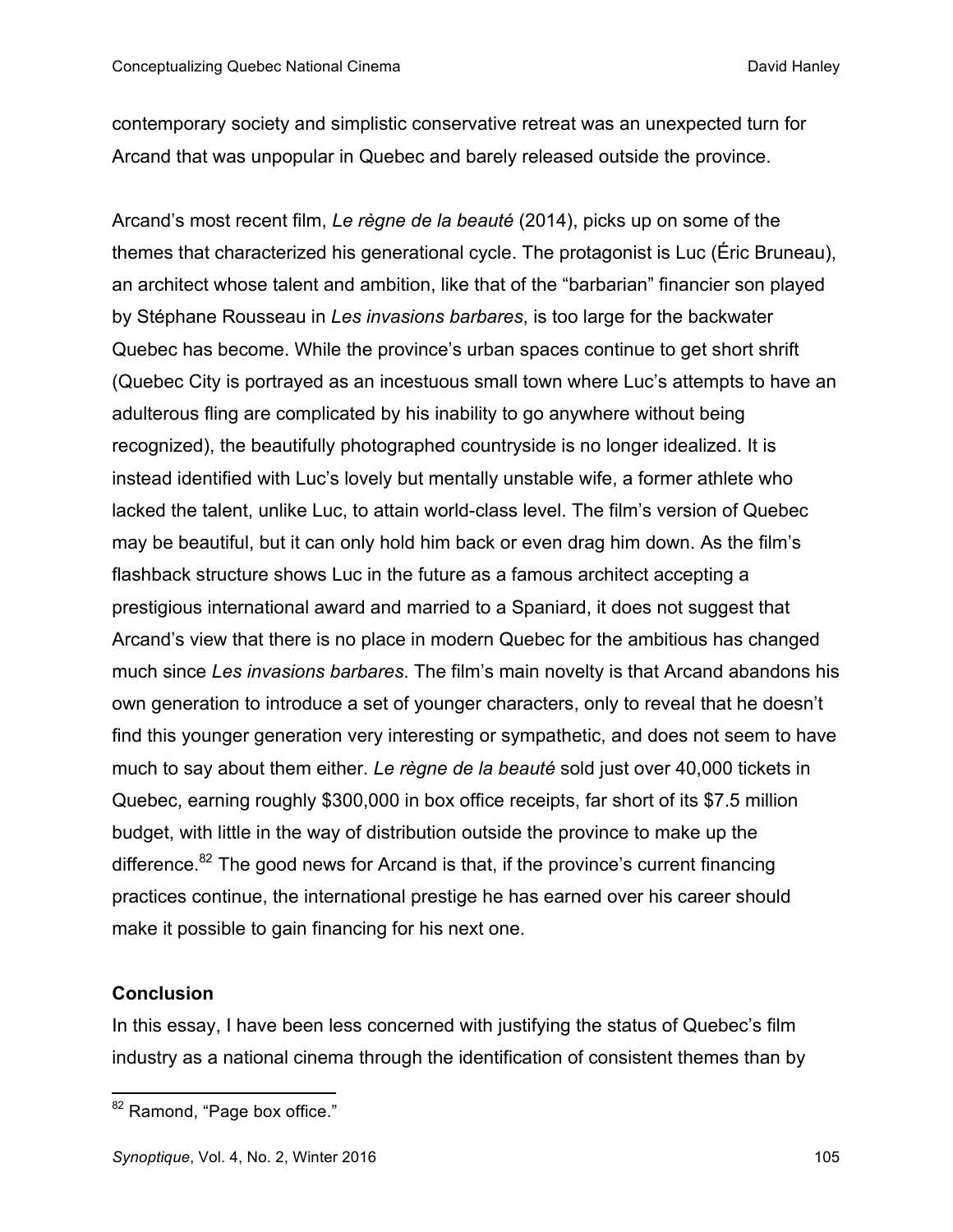pointing to the simple fact that it is producing a body of films which are consumed by audiences in a way that is clearly distinct from the rest of Canada. Much of this difference comes down to funding policies. In Quebec, a film is deemed successful by funding bodies if it earns critical recognition and international prestige, or if it draws a domestic audience, even if in neither case it comes close to covering its production costs. How else to explain the ability of talented auteurs like Denis Côté to receive financing for his projects despite negligible box office support? $83$  Similarly, unpretentious Quebec crowd pleasers like *Louis Cyr* or *Omertà* are considered "hits" even if their box office receipts fall far short of their production budgets and their cultural specificity and lack of formal experimentation preclude earning money in foreign markets to make up the difference. However, in the rest of the country, while there seems to be a limited tolerance for art cinema, popular films are expected to pay for themselves, which explains the focus on breaking into the U.S. market. Compare, for instance, the reception of *Louis Cyr* to *Men with Brooms* (Paul Gross, 2002), which in many ways is simply an English-language reworking of *Les Boys*. Paul Gross' curling comedy earned \$4.2 million in Canadian theatres, making it one of the most popular Canadian films ever in English Canada, but still fell short of earning back its \$7.5 million budget, 84 and therefore failed to spawn a series of sequels and imitations. Meanwhile, its cultural specificity resulted in little distribution in the United States, where a more generic film (with no curling) might have passed as American and had a chance of making its money back.

My discussion of Denys Arcand's work is intended to help explain one of the recent developments in Quebec cinema, the growth of what Marshall calls mass-audiencefriendly auteur cinema. Beyond the increasing commercial acceptance of Quebec films by Quebec audiences, the increasing importance of these hybrid films which contain elements of both art and populist cinemas is an important element of contemporary

<sup>83</sup> Some of Côté's box office figures: *Elle veut le chaos* (2008) sold 569 tickets, *Carcasses* (2009) sold 649 tickets, *Curling* (2010) sold 6,021 tickets, *Béstiaire* (2012) sold 488 tickets, *Vic + Flo ont vu un ours* (2013) sold 8,338 tickets (his biggest "hit"), and *Que ta joie demeure* (2014) sold 159 tickets. Ramond, "Page box office."

<sup>84</sup> "Men with Brooms," *The Numbers*. http://www.thenumbers.com/search?searchterm=men+with+brooms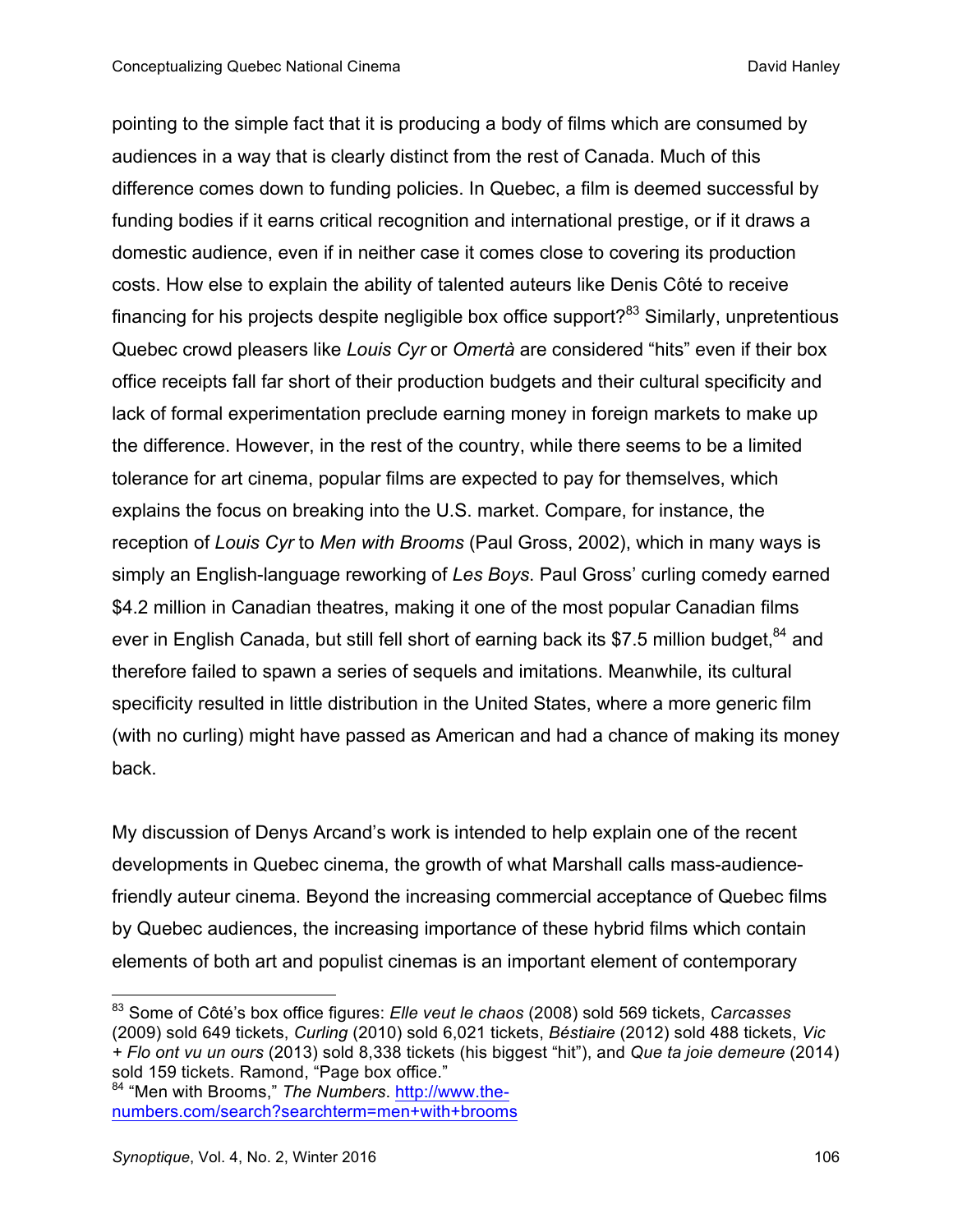Quebec cinema, and seems to be the key to any possibility of expanding distribution into foreign markets, particularly the U.S.

While this is largely due to funding practices which permit Quebec filmmakers to make films intended to attract domestic audiences rather than being forced to depend on distribution in the U.S. to achieve financing, it is also because, following Arcand's lead and using the local political and social context as an implicit structuring absence, a few Quebec filmmakers have, in recent years, made films which are simultaneously intensely local and also legible to international audiences unaware of the domestic contexts central to their reception by Quebec audiences.

There are some obvious limits to this discussion which offer multiple areas for further research. While my essay has adopted an analytical model which isolates Frenchlanguage Quebec cinema in order to study those distinctive characteristics which define it as a national cinema, it might also be useful to map out the connections with other Canadian cinematic practices which complicate this definition. For this type of study, rather than following Crofts and seeing Quebec cinema as a subset of Canadian national cinema, or with Beard and White, who posit related, but distinct and parallel English- and French-language Canadian cinemas (and possibly a third parallel cinema from First Nations filmmakers), it might be helpful to see these as umbrella terms hosting a variety of overlapping cinema practices not only within English, French and First Nations cinemas, but also between them as well. Even so, within this intertwined network of cinemas, it is impossible not to designate French-language feature filmmaking in Quebec as the most mature and varied element, as well as the one most capable of producing films that have both national specificity and export potential.

David Hanley is a doctoral student in Canadian Studies at Carleton University.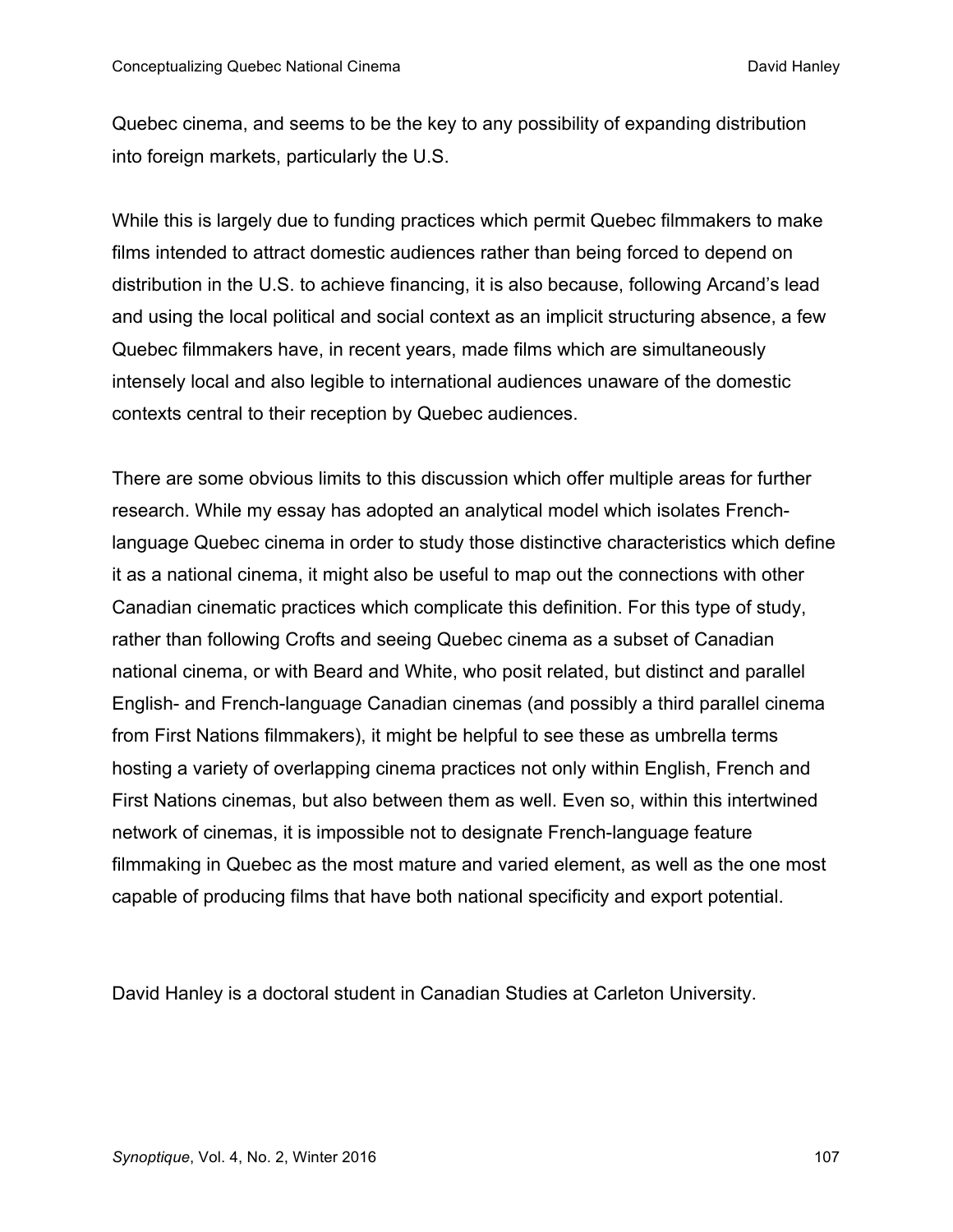### **Works Cited**

- Bachand, Denis. "Entre l'écho des voisins et celui des cousins: Les voix croisées de la reception critique des films de Denys Arcand aux États-Unis et en France." *Cinémas* 7.3 (1997): 119-136.
- Beard, William and Jerry White. "Introduction." In *North of Everything: English-Canadian Cinema since 1980,* xvii-xxiii. Eds. William Beard and Jerry White. Edmonton: University of Alberta Press, 2002.
- Bérubé, Bernard and Richard Magnan. "La distribution des films québécois aux États-Unis." *Cinémas* 7.3 (1997): 30-59.
- Bissonnette, Lise. "La vengeance et le mépris." *Le devoir*. January 30, 1982, 12.
- Crofts, Stephen. "Reconceptualizing National Cinema/s." In *Film and Nationalism,* 25- 51. Ed. Alan Williams. New Brunswick: Rutgers University Press, 2002.
- Czach, Liz. "The Quebec Heritage Film." Paper presented at SCMS 2015, Montreal, QC, March 29, 2015.
- Higson, Andrew. "The Limiting Imagination of National Cinema." In *Cinema and Nation,*  57-68. New York: Routledge, 2000.
- "Incendies." *Box Office Mojo*. Accessed April 25, 2014. http://www.boxofficemojo.com/movies/?id=incendies.htm.
- "Jesus of Montreal." *Box Office Mojo*. Accessed April 26, 2014. http://www.boxofficemojo.com/movies/?id=jesusofmontreal.htm.
- Kelly, Brendan. "Hollywood Totally Dominating Quebec Box Office." *The Montreal Gazette*. January 16, 2011. Accessed April 26, 2014. http://blogs.montrealgazette.com/2011/01/16/hollywood-totally-dominating-quebecbox-office/.

La Rochelle, Réal. *Denys Arcand: A Life in Film*. Toronto: McArthur & Company, 2004.

- Legault, Josée. "Movie Says Much About Quebec Today." *The Montreal Gazette*. May 16, 2003. Accessed April 23, 2014. http://www.vigile.net/archives/ds-actu/docs3/03- 5-16-1.html#mgjl.
- Lepage-Boily, Elizabeth. "Box-office québécois 2012: Pire performance du cinéma québécois depuis 10 ans." *Actualité*. January 8, 2013. Accessed April 26, 2014. http://www.cinoche.com/actualites/box-office-quebecois-2012-pire-performance-ducinema-qubcois-depuis-10-ans/index.html.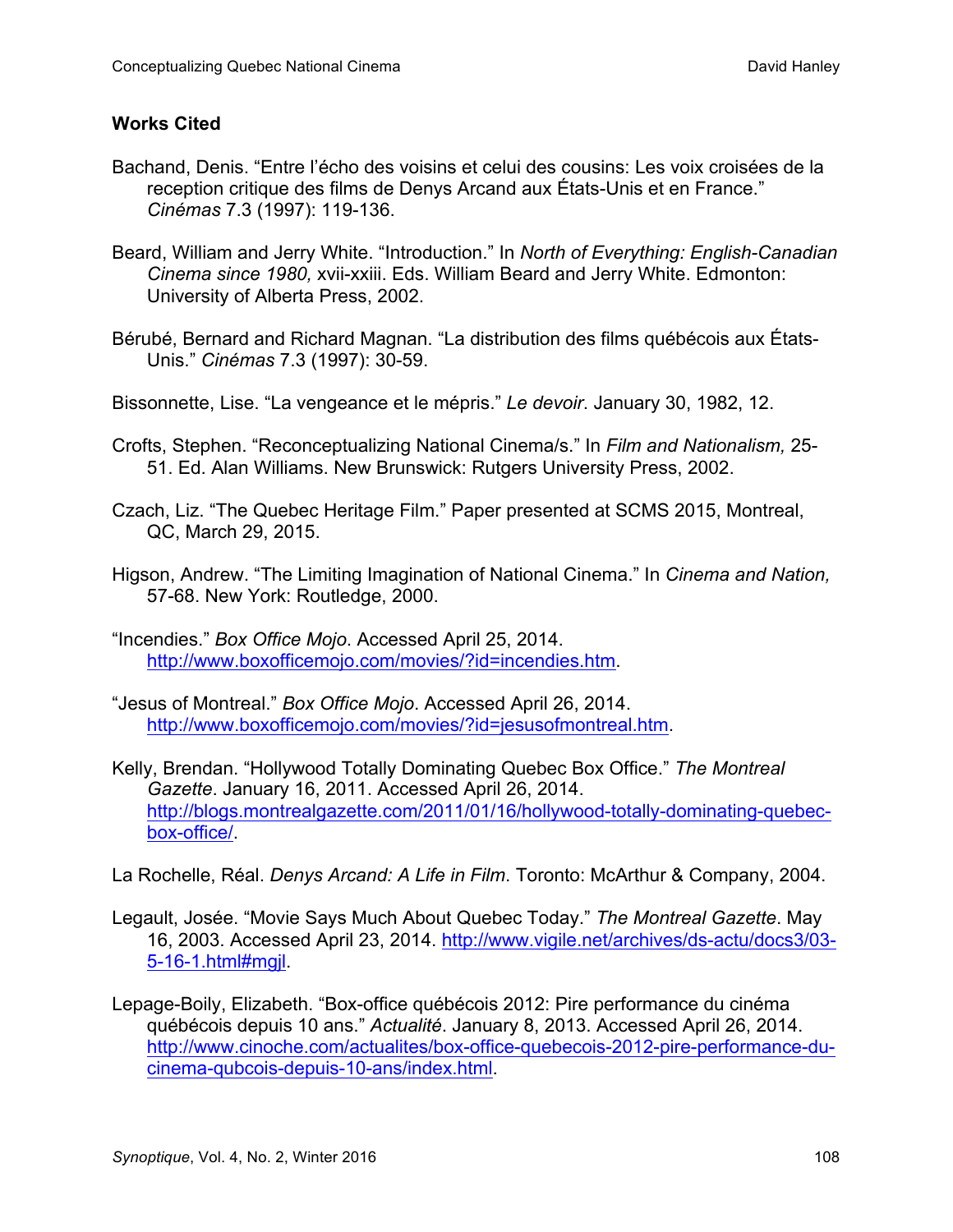- "Les invasions barbares." *Box Office Mojo*. Accessed April 25, 2014. http://www.boxofficemojo.com/movies/?page=intl&id=lesinvasionsbarbares.htm.
- Loiselle, André. *Denys Arcand's* Le déclin de l'empire américain *and* Les invasions barbares. Toronto: University of Toronto Press, 2008.
- ---. "I Only Know Where I Come From, Not Where I'm Going: A Conversation with Denys Arcand." *Auteur/Provocateur: The Films of Denys Arcand,* 136-161. Eds. André Loiselle and Brian McIlroy. Westport: Greenwood Press, 1995.
- Loiselle, André and Brian McIlroy. "Introduction," 1-9. *Auteur/Provocateur: The Films of Denys Arcand*. Ed. André Loiselle and Brian McIlroy. Westport: Greenwood Press, 1995.
- Marshall, Bill. "Quebec Cinema 2005." *Vertigo* 2.9 (2005). Accessed February 24, 2016. http://www.closeupfilmcentre.com/vertigo\_magazine/volume-2-issue-9-autumnwinter-2005/quebec-cinema-2005/.
- ---. *Quebec National Cinema*. Montreal: McGill-Queen's University Press, 2001.
- "Men with Brooms." *The Numbers*. Accessed October 20, 2015. http://www.thenumbers.com/search?searchterm=men+with+brooms.
- Miller, Toby. "National Cinema Abroad: The International Division of Cultural Labor, from Production to Viewing." In *World Cinemas, Transnational Perspectives,* 137- 159. Ed. Natasa Durovicova and Kathleen Newman. New York: Routledge, 2010.
- "Monsieur Lazhar." *Box Office Mojo*. Accessed April 25, 2014. http://www.boxofficemojo.com/movies/?page=intl&id=monsieurlazhar.htm.
- "Once." *Box Office Mojo*. Accessed August 12, 2015. http://www.boxofficemojo.com/movies/?id=once.htm.
- "Porky's." Box Office Mojo. Accessed August 5, 2015, http://www.boxofficemojo.com/movies/?id=porkys.htm.
- Ramond, Charles-Henri. "Entrées en salles des films québécois de 2013." *Films du Québec*. Accessed May 5, 2015. http://www.filmsquebec.com/entrees-en-sallesfilms-quebecois-2013/.
- ---. "Page Box Office des Films Québécois." *Films du Québec*. Accessed February 24, 2016. http://www.filmsquebec.com/box-office-des-films-quebecois/.
- Scott, A.O. "The Barbarian Invasions." *New York Times*. October 17, 2003. Accessed April 27, 2014.